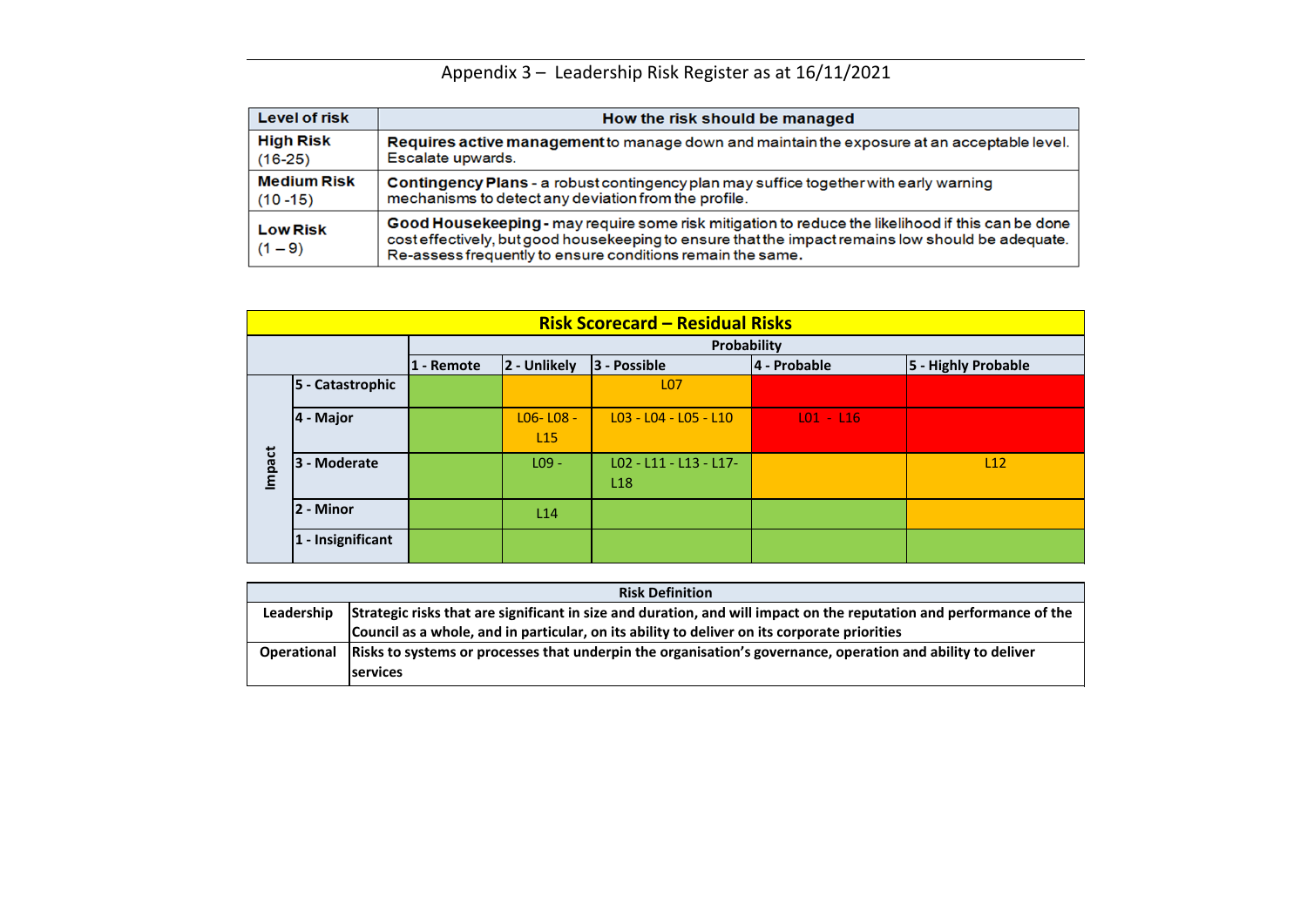|                                                | <b>Comments</b>                                                                                                                                                                                                                                                                                                                                                                                                                                                                                                                                                                                                                                                                                                                                                                                                                                                                                                            | Last updated                                                            |
|------------------------------------------------|----------------------------------------------------------------------------------------------------------------------------------------------------------------------------------------------------------------------------------------------------------------------------------------------------------------------------------------------------------------------------------------------------------------------------------------------------------------------------------------------------------------------------------------------------------------------------------------------------------------------------------------------------------------------------------------------------------------------------------------------------------------------------------------------------------------------------------------------------------------------------------------------------------------------------|-------------------------------------------------------------------------|
|                                                |                                                                                                                                                                                                                                                                                                                                                                                                                                                                                                                                                                                                                                                                                                                                                                                                                                                                                                                            |                                                                         |
| : post<br>porate<br>ighting<br>to<br>result    | Maintaining focus in this area with ongoing review, staff and member training<br>and awareness raising. New financial system helping to support the monitoring<br>process.<br>New interim Accountant began in November to bring capacity to assist with<br>anticipated additional test and trace and business grants workload.                                                                                                                                                                                                                                                                                                                                                                                                                                                                                                                                                                                             | Risk reviewed -<br>09/11/21 -<br>Mitigations and<br>Comments<br>updated |
| ıents<br>w and<br>ısual                        | Investment options considered as and when they arise, MTFS and budget setting<br>being developed to enhance the scrutiny and quality of investments.                                                                                                                                                                                                                                                                                                                                                                                                                                                                                                                                                                                                                                                                                                                                                                       |                                                                         |
|                                                | capital Financial System Solution Project continuing to consider future finance system<br>options, incorporating budget management via Lean, extension of Civica and<br>new procurement.                                                                                                                                                                                                                                                                                                                                                                                                                                                                                                                                                                                                                                                                                                                                   |                                                                         |
| ts are<br>ed on<br>tal                         |                                                                                                                                                                                                                                                                                                                                                                                                                                                                                                                                                                                                                                                                                                                                                                                                                                                                                                                            |                                                                         |
|                                                | Finance business partners involved with reflection locally on outcomes.                                                                                                                                                                                                                                                                                                                                                                                                                                                                                                                                                                                                                                                                                                                                                                                                                                                    |                                                                         |
| ting.                                          | Integrated reporting has been embedded                                                                                                                                                                                                                                                                                                                                                                                                                                                                                                                                                                                                                                                                                                                                                                                                                                                                                     |                                                                         |
| y as                                           | Engagement with a number of national and regional networks to ensure we are<br>as up-to-date as we can be in relation to potential funding changes from 2021/22<br>and impact on our MTFS.                                                                                                                                                                                                                                                                                                                                                                                                                                                                                                                                                                                                                                                                                                                                 |                                                                         |
| ed.<br>s for                                   | Regular training will be undertaken.                                                                                                                                                                                                                                                                                                                                                                                                                                                                                                                                                                                                                                                                                                                                                                                                                                                                                       |                                                                         |
| ing<br>ery.                                    | 2021/22 budget set. Review of the 2021/22 budget setting process being<br>planned.                                                                                                                                                                                                                                                                                                                                                                                                                                                                                                                                                                                                                                                                                                                                                                                                                                         |                                                                         |
|                                                | Review of borrowing approach being considered alongside our financial advisors.                                                                                                                                                                                                                                                                                                                                                                                                                                                                                                                                                                                                                                                                                                                                                                                                                                            |                                                                         |
| as                                             | Regular reporting of progress on internal audits considered by the committee.                                                                                                                                                                                                                                                                                                                                                                                                                                                                                                                                                                                                                                                                                                                                                                                                                                              |                                                                         |
| ents<br>to the<br>I result                     | irces to No detail in the Spending Review to be able to plan for additional resources with<br>any confidence - must wait for Local Government Finance Settlement to<br>understand the detail behind the announcement.                                                                                                                                                                                                                                                                                                                                                                                                                                                                                                                                                                                                                                                                                                      |                                                                         |
| purces<br>itions.<br>ippage<br>en a<br>equired | The impact of Covid19 has changed the financial outlook for the Council, with<br>regular updates neiping to outline the impact on the Council both in the short,<br>medium and longer term. The Council currently anticipates a significant, short,<br>medium and long term funding shortfall in overall terms. Set alongside the<br>anticipated funding reductions due to start from 2021-22 the financial resilience<br>of the Council could be severely impacted. The Council agreed a revised budget<br>for 2020/21 to address the short term impacts of Covid-19 and provided its<br>nocks in Budget and Business Planning Process 2021/22 - 2025/26 report to Executive on<br>5 October 2020. Chancellor's Spending Review confirmed the delay of the<br>business rates reset. Only a 1 year SR so no additional certainty of funding and<br>any additional Covid related funding is likely to be for one year only. |                                                                         |
| educe<br>fall<br>en<br>nment<br>to             | Provisional local government finance settlement has announced some one-off<br>funding to support local government in 2021/22.<br>The Council set its 2021/22 budget on 22 April 2021 and now needs to monitor<br>the delivery of the budget and begin preparations for the 2022/23 budget<br>process<br>The Government has annoucned that a 3 year Spending Review for 2022/23 -<br>2024/25 will be announced on 27 October 2021. This will provide the resource                                                                                                                                                                                                                                                                                                                                                                                                                                                           |                                                                         |
| ding                                           | envelope for Government Departments to operate in, but is not expected to<br>provide any specific funding allocations for individual local authorities.                                                                                                                                                                                                                                                                                                                                                                                                                                                                                                                                                                                                                                                                                                                                                                    |                                                                         |

|         | <b>Name and Description</b><br>of risk                                                                                                                                              | <b>Potential impact</b>                                                                                     |                | Inherent (gross)<br>risk level<br>(no Controls) |           | <b>Controls</b>                                                                                                                                            | Control<br>assessment                                   | ead Member     | <b>Risk owner</b> | <b>Risk manager</b> | Residual risk level<br>(after existing<br>controls) | Direct'n<br>of travel | <b>Mitigating actions</b><br>(to address control issues)                                                                                                                                                                                                                                                                                                                                                                                                                                                                                                                                                                                                                                                                                                                                                                                                                                                                                                                                                                                                                                                                                                                                                                                                                                                                                                                                                                                                                                                                                                                                                                                                                                                                                                                                                                                                                                                                                                                                                                                           | <b>Comments</b>                                                                                                                                                                                                                                                                                                                                                                                                                                                                                                                                                                                                                                                                                                                                                                                                                                                                                                                                                                                                                                                                                                                 | Last updated                                                            |
|---------|-------------------------------------------------------------------------------------------------------------------------------------------------------------------------------------|-------------------------------------------------------------------------------------------------------------|----------------|-------------------------------------------------|-----------|------------------------------------------------------------------------------------------------------------------------------------------------------------|---------------------------------------------------------|----------------|-------------------|---------------------|-----------------------------------------------------|-----------------------|----------------------------------------------------------------------------------------------------------------------------------------------------------------------------------------------------------------------------------------------------------------------------------------------------------------------------------------------------------------------------------------------------------------------------------------------------------------------------------------------------------------------------------------------------------------------------------------------------------------------------------------------------------------------------------------------------------------------------------------------------------------------------------------------------------------------------------------------------------------------------------------------------------------------------------------------------------------------------------------------------------------------------------------------------------------------------------------------------------------------------------------------------------------------------------------------------------------------------------------------------------------------------------------------------------------------------------------------------------------------------------------------------------------------------------------------------------------------------------------------------------------------------------------------------------------------------------------------------------------------------------------------------------------------------------------------------------------------------------------------------------------------------------------------------------------------------------------------------------------------------------------------------------------------------------------------------------------------------------------------------------------------------------------------------|---------------------------------------------------------------------------------------------------------------------------------------------------------------------------------------------------------------------------------------------------------------------------------------------------------------------------------------------------------------------------------------------------------------------------------------------------------------------------------------------------------------------------------------------------------------------------------------------------------------------------------------------------------------------------------------------------------------------------------------------------------------------------------------------------------------------------------------------------------------------------------------------------------------------------------------------------------------------------------------------------------------------------------------------------------------------------------------------------------------------------------|-------------------------------------------------------------------------|
| 2021/22 |                                                                                                                                                                                     |                                                                                                             |                |                                                 |           |                                                                                                                                                            | Fully effective<br>Partially effective<br>Not effective |                |                   |                     |                                                     |                       |                                                                                                                                                                                                                                                                                                                                                                                                                                                                                                                                                                                                                                                                                                                                                                                                                                                                                                                                                                                                                                                                                                                                                                                                                                                                                                                                                                                                                                                                                                                                                                                                                                                                                                                                                                                                                                                                                                                                                                                                                                                    |                                                                                                                                                                                                                                                                                                                                                                                                                                                                                                                                                                                                                                                                                                                                                                                                                                                                                                                                                                                                                                                                                                                                 |                                                                         |
| $LO1 -$ | Financial resilience -<br>Failure to react to<br>external financial<br>mpacts, new policy and<br>increased service<br>demand. Poor<br>investment and asset<br>management decisions. | Reduced medium and long term financial<br>viability                                                         |                |                                                 |           | Medium Term Revenue Plan reported regularly to members.                                                                                                    |                                                         |                |                   |                     |                                                     |                       | Review of workload and capacity across the team. Interim Capital Accountant post<br>recruited to. New Finance Business Partner Corporate started in October.<br>Permanent appointment made to support VAT and S106. Support to the corporate process.<br>accountant starting at the end of November. Assessment of national picture<br>undertaken and being reported through senior managers and members highlighting  anticipated additional test and trace and business grants workload.<br>the medium term challenges. Recruited to a further interim accountant post to<br>support with the new business grant schemes that have been introduced as a result<br>of lockdown restrictions.                                                                                                                                                                                                                                                                                                                                                                                                                                                                                                                                                                                                                                                                                                                                                                                                                                                                                                                                                                                                                                                                                                                                                                                                                                                                                                                                                      | Maintaining focus in this area with ongoing review, staff and member training<br>and awareness raising. New financial system helping to support the monitoring<br>New interim Accountant began in November to bring capacity to assist with                                                                                                                                                                                                                                                                                                                                                                                                                                                                                                                                                                                                                                                                                                                                                                                                                                                                                     | Risk reviewed -<br>09/11/21 -<br>Mitigations and<br>Comments<br>updated |
|         |                                                                                                                                                                                     | Reduction in services to customers                                                                          |                |                                                 |           | Balanced medium term and dynamic ability to prioritise resources                                                                                           | Fully                                                   |                |                   |                     |                                                     |                       | Investment strategy approach agreed and operating and all potential investments<br>now taken through the working groups prior to formal sign off. Robust review and<br>challenge of our investment options to be regularly undertaken through our usual<br>monitoring processes.                                                                                                                                                                                                                                                                                                                                                                                                                                                                                                                                                                                                                                                                                                                                                                                                                                                                                                                                                                                                                                                                                                                                                                                                                                                                                                                                                                                                                                                                                                                                                                                                                                                                                                                                                                   | nvestment options considered as and when they arise, MTFS and budget setting<br>being developed to enhance the scrutiny and quality of investments.                                                                                                                                                                                                                                                                                                                                                                                                                                                                                                                                                                                                                                                                                                                                                                                                                                                                                                                                                                             |                                                                         |
|         |                                                                                                                                                                                     | ncreased volatility and inability to manage<br>and respond to changes in funding levels                     |                |                                                 |           | Highly professional, competent, qualified staff                                                                                                            | Partially                                               |                |                   |                     |                                                     |                       | imeliness and quality of budget monitoring particularly property income and capital Financial System Solution Project continuing to consider future finance system<br>mproving.<br>Financial Systems replacement project up and running providing improved<br>management information.                                                                                                                                                                                                                                                                                                                                                                                                                                                                                                                                                                                                                                                                                                                                                                                                                                                                                                                                                                                                                                                                                                                                                                                                                                                                                                                                                                                                                                                                                                                                                                                                                                                                                                                                                              | options, incorporating budget management via Lean, extension of Civica and<br>new procurement.                                                                                                                                                                                                                                                                                                                                                                                                                                                                                                                                                                                                                                                                                                                                                                                                                                                                                                                                                                                                                                  |                                                                         |
|         |                                                                                                                                                                                     | Reduced financial returns (or losses) on<br>nvestments/assets<br>nability to deliver financial efficiencies |                |                                                 |           | Good networks established locally, regionally and nationally<br>National guidance interpreting legislation available and used regularly Fully              | Fully                                                   |                |                   |                     |                                                     |                       | Asset Management Strategy being reviewed and refreshed.<br>Review of BUILD! to ensure procurement and capital monitoring arrangements are<br>in place and development of forward programme - future work has been placed on                                                                                                                                                                                                                                                                                                                                                                                                                                                                                                                                                                                                                                                                                                                                                                                                                                                                                                                                                                                                                                                                                                                                                                                                                                                                                                                                                                                                                                                                                                                                                                                                                                                                                                                                                                                                                        |                                                                                                                                                                                                                                                                                                                                                                                                                                                                                                                                                                                                                                                                                                                                                                                                                                                                                                                                                                                                                                                                                                                                 |                                                                         |
|         |                                                                                                                                                                                     | nability to deliver commercial objectives<br>increased income)<br>Poor customer service and satisfaction    |                |                                                 |           | Members aware and are briefed regularly<br>Participate in Oxfordshire Treasurers' Association's work streams                                               | Fully<br>Fully                                          |                |                   |                     |                                                     |                       | hold as part of a capital pipeline of schemes not currently included in the capital<br>programme<br>Finance support and engagement with programme management processes                                                                                                                                                                                                                                                                                                                                                                                                                                                                                                                                                                                                                                                                                                                                                                                                                                                                                                                                                                                                                                                                                                                                                                                                                                                                                                                                                                                                                                                                                                                                                                                                                                                                                                                                                                                                                                                                             | inance business partners involved with reflection locally on outcomes.                                                                                                                                                                                                                                                                                                                                                                                                                                                                                                                                                                                                                                                                                                                                                                                                                                                                                                                                                                                                                                                          |                                                                         |
|         |                                                                                                                                                                                     | Increased complexity in governance<br>arrangements<br>Lack of officer capacity to meet service              |                |                                                 |           | Review of best practice guidance from bodies such as CIPFA, LGA and Fully<br>NAO<br>Treasury management and capital strategies in place                    | Fully                                                   |                |                   |                     |                                                     |                       | continuing<br>Further integration and development of Performance, Finance and Risk reporting.<br>Regular involvement and engagement with senior management across County as                                                                                                                                                                                                                                                                                                                                                                                                                                                                                                                                                                                                                                                                                                                                                                                                                                                                                                                                                                                                                                                                                                                                                                                                                                                                                                                                                                                                                                                                                                                                                                                                                                                                                                                                                                                                                                                                        | ntegrated reporting has been embedded<br>Engagement with a number of national and regional networks to ensure we are                                                                                                                                                                                                                                                                                                                                                                                                                                                                                                                                                                                                                                                                                                                                                                                                                                                                                                                                                                                                            |                                                                         |
|         |                                                                                                                                                                                     | demand<br>Lack of financial awareness and<br>understanding throughout the council                           |                |                                                 |           | Investment strategies in place                                                                                                                             | Fully                                                   |                |                   |                     |                                                     |                       | well as involvement in Regional and National finance forums.<br>Regular member meetings, training and support in place and regularly reviewed.<br>Briefings provided on key topics to members with particular focus on key skills for                                                                                                                                                                                                                                                                                                                                                                                                                                                                                                                                                                                                                                                                                                                                                                                                                                                                                                                                                                                                                                                                                                                                                                                                                                                                                                                                                                                                                                                                                                                                                                                                                                                                                                                                                                                                              | as up-to-date as we can be in relation to potential funding changes from 2021/22<br>and impact on our MTFS.<br>Regular training will be undertaken.                                                                                                                                                                                                                                                                                                                                                                                                                                                                                                                                                                                                                                                                                                                                                                                                                                                                                                                                                                             |                                                                         |
|         |                                                                                                                                                                                     | ncreased inflation in the costs of capital<br>schemes                                                       | $\overline{4}$ | $4 \square$                                     | <b>16</b> | Regular financial and performance monitoring in place                                                                                                      | Fully                                                   | Councillor Tor | Lorna Baxter      | Michael Furness     | $\overline{4}$                                      | $\leftrightarrow$     | specific committees such as audit committee.<br>2021/22 Budget set, a review of the process to be discussed at budget planning<br>committee (13/7/21) and revised process to be developed for 2022/23.<br>Updated budget monitoring for 2021/22 with a greater focus on savings delivery.                                                                                                                                                                                                                                                                                                                                                                                                                                                                                                                                                                                                                                                                                                                                                                                                                                                                                                                                                                                                                                                                                                                                                                                                                                                                                                                                                                                                                                                                                                                                                                                                                                                                                                                                                          | 021/22 budget set. Review of the 2021/22 budget setting process being<br>lanned.                                                                                                                                                                                                                                                                                                                                                                                                                                                                                                                                                                                                                                                                                                                                                                                                                                                                                                                                                                                                                                                |                                                                         |
|         |                                                                                                                                                                                     |                                                                                                             |                |                                                 |           | Independent third party advisers in place                                                                                                                  | Fully                                                   | Illot          |                   |                     |                                                     |                       | Regular utilisation of advisors as appropriate.                                                                                                                                                                                                                                                                                                                                                                                                                                                                                                                                                                                                                                                                                                                                                                                                                                                                                                                                                                                                                                                                                                                                                                                                                                                                                                                                                                                                                                                                                                                                                                                                                                                                                                                                                                                                                                                                                                                                                                                                    | Review of borrowing approach being considered alongside our financial advisors                                                                                                                                                                                                                                                                                                                                                                                                                                                                                                                                                                                                                                                                                                                                                                                                                                                                                                                                                                                                                                                  |                                                                         |
|         |                                                                                                                                                                                     |                                                                                                             |                |                                                 |           | Regular bulletins and advice received from advisers<br>Property portfolio income monitored through financial management<br>arrangements on a regular basis | Fully<br>Partially                                      |                |                   |                     |                                                     |                       | nternal Audits being undertaken for core financial activity and capital as well as<br>service activity.<br>Analysis of Spending Review 2022/23 - 2024/25 indicated an increase in resources to No detail in the Spending Review to be able to plan for additional resources with<br>local government as a sector. However no local authority specific announcements<br>so unclear whether ot to what extent this could result in additional resources to the understand the detail behind the announcement<br>Council. No announcement made about business rates reset so this could still result<br>in a significant loss of resources.                                                                                                                                                                                                                                                                                                                                                                                                                                                                                                                                                                                                                                                                                                                                                                                                                                                                                                                                                                                                                                                                                                                                                                                                                                                                                                                                                                                                           | Regular reporting of progress on internal audits considered by the committee.<br>any confidence - must wait for Local Government Finance Settlement to                                                                                                                                                                                                                                                                                                                                                                                                                                                                                                                                                                                                                                                                                                                                                                                                                                                                                                                                                                          |                                                                         |
|         |                                                                                                                                                                                     |                                                                                                             |                |                                                 |           | Asset Management Strategy in place and embedded.<br>Transformation Programme in place to deliver efficiencies and<br>increased income in the future        | Partially<br>Fully                                      |                |                   |                     |                                                     |                       | Financial forecasts of resources for 2021/22 have assumed a reduction in resources The impact of Covid19 has changed the financial outlook for the Council, with<br>that will be available from business rates compared to February 2020 assumptions.<br>The budget for 2021/22 has been agreed with savings proposals identified to<br>address these reductions. Close monitoring of the delivery of the savings<br>programme will take place throughout 2021/22 with mitigations required if slippage  anticipated funding reductions due to start from 2021-22 the financial resilience<br>is identified. If resources fell significantly below the 2021/22 forecast level then a<br>review of which reserves could be made available to mitigate this would be required for 2020/21 to address the short term impacts of Covid-19 and provided its<br>(e.g. due to greater ongoing impact of Covid-19 or due to further economic shocks in Budget and Business Planning Process 2021/22 - 2025/26 report to Executive on<br>the short-term). A similar approach to reviewing reserve availability could be<br>adopted if the cost of goods we purchase were to increase.<br>A business rates reset is now assumed from 2023/24 which will significantly reduce<br>the resources available to the Council. Should resources from business rates fall<br>much below this (e.g. due to any further ongoing impacts to the economy) then<br>resources would be supplemented by a "safety net" payment from the Government Ithe delivery of the budget and begin preparations for the 2022/23 budget<br>under the current regime. The budget process for 2022/23 will begin shortly to<br>identify further savings necessary to operate within this level of resources.<br>Where the Government has issued consultations on future approaches to funding<br>local government CDC has responded to ensure its views are considered.<br>New capital bids submitted will be questioned to ensure increases in cost<br>assumptions have been reflected. | regular updates helping to outline the impact on the Council both in the short,<br>medium and longer term. The Council currently anticipates a significant, short,<br>medium and long term funding shortfall in overall terms. Set alongside the<br>of the Council could be severely impacted. The Council agreed a revised budget<br>5 October 2020. Chancellor's Spending Review confirmed the delay of the<br>business rates reset. Only a 1 year SR so no additional certainty of funding and<br>any additional Covid related funding is likely to be for one year only.<br>Provisional local government finance settlement has announced some one-off<br>funding to support local government in 2021/22.<br>The Council set its 2021/22 budget on 22 April 2021 and now needs to monitor<br>process<br>The Government has annoucned that a 3 year Spending Review for 2022/23 -<br>2024/25 will be announced on 27 October 2021. This will provide the resource<br>envelope for Government Departments to operate in, but is not expected to<br>provide any specific funding allocations for individual local authorities. |                                                                         |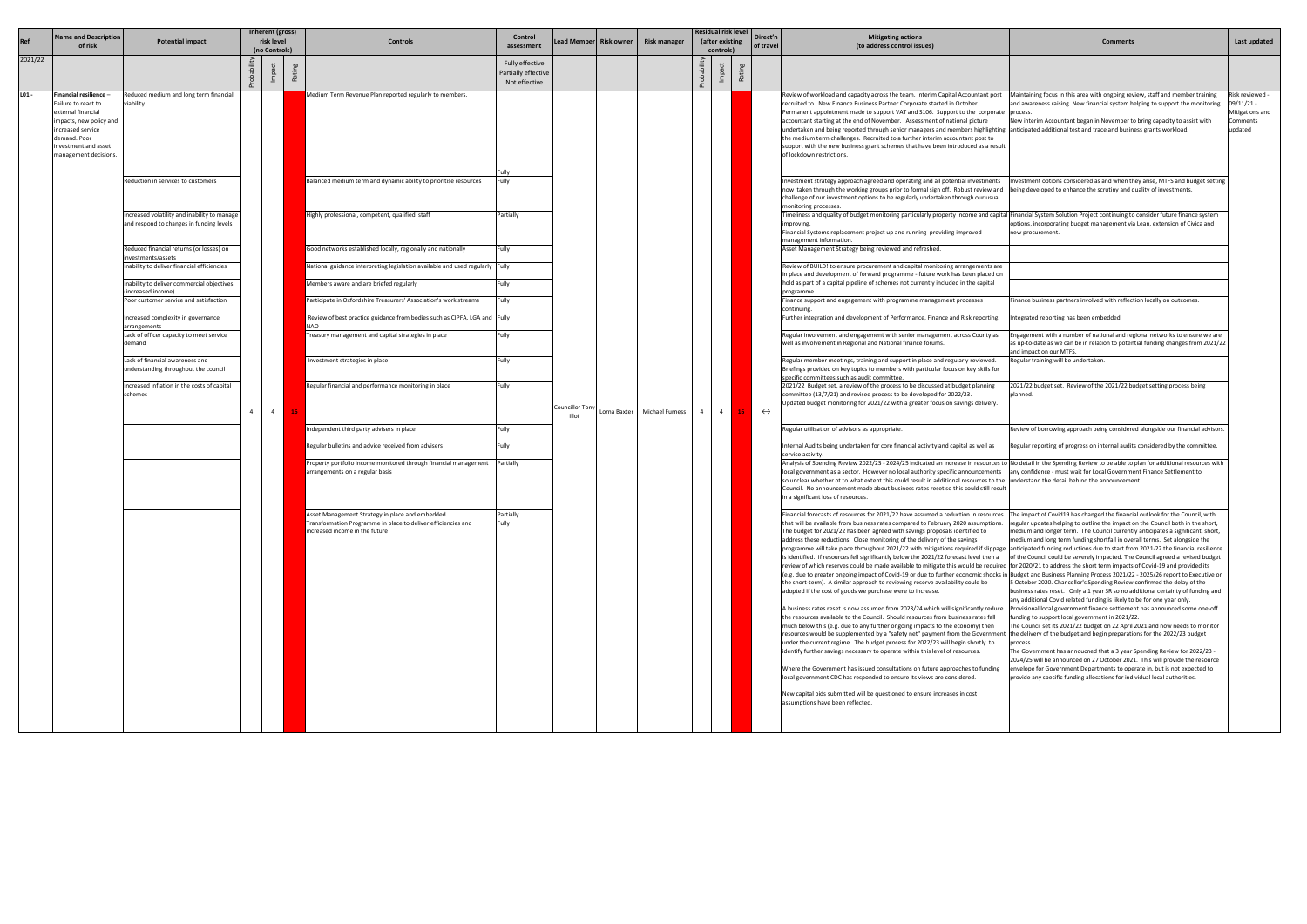|         | <b>Name and Description</b>                       |                                            | Inherent (gross) |    |                                                                                                                         | Control                              |            |                        |                              |                 | Residual risk level   Direct'n |                   | <b>Mitigating actions</b>                                                                               |                                                                                                                                                                     |                        |
|---------|---------------------------------------------------|--------------------------------------------|------------------|----|-------------------------------------------------------------------------------------------------------------------------|--------------------------------------|------------|------------------------|------------------------------|-----------------|--------------------------------|-------------------|---------------------------------------------------------------------------------------------------------|---------------------------------------------------------------------------------------------------------------------------------------------------------------------|------------------------|
| Ref     | of risk                                           | <b>Potential impact</b>                    | risk level       |    | <b>Controls</b>                                                                                                         | assessment                           |            | Lead Member Risk owner | Risk manager                 | (after existing |                                | of travel         | (to address control issues)                                                                             | <b>Comments</b>                                                                                                                                                     | Last updated           |
|         |                                                   |                                            | (no Controls)    |    |                                                                                                                         |                                      |            |                        |                              | controls)       |                                |                   |                                                                                                         |                                                                                                                                                                     |                        |
| 2021/22 |                                                   |                                            |                  |    |                                                                                                                         | Fully effective                      |            |                        |                              |                 |                                |                   |                                                                                                         |                                                                                                                                                                     |                        |
|         |                                                   |                                            |                  |    |                                                                                                                         | Partially effective<br>Not effective |            |                        |                              |                 |                                |                   |                                                                                                         |                                                                                                                                                                     |                        |
|         |                                                   |                                            |                  |    |                                                                                                                         |                                      |            |                        |                              |                 |                                |                   |                                                                                                         |                                                                                                                                                                     |                        |
| $L02 -$ | <b>Statutory functions -</b>                      | Legal challenge                            |                  |    | Embedded system of legislation and policy tracking In place, with clear partially                                       |                                      |            |                        |                              |                 |                                |                   | Establish corporate repository and accountability for policy/legislative changes                        |                                                                                                                                                                     | Risk reviewed -        |
|         | Failure to meet statutor                          | Loss of opportunity to influence national  |                  |    | accountabilities, reviewed regularly by Directors.<br>Clear accountability for responding to consultations with defined |                                      |            |                        |                              |                 |                                |                   | taking into consideration all of the Council's functions.<br>Review Directorate/Service risk registers. | Following Brexit and the end of the EU transition period legal advice is provided                                                                                   | 12/11/2021<br>Comments |
|         | obligations and policy<br>and legislative changes | policy / legislation                       |                  |    | process to ensure Member engagement                                                                                     |                                      |            |                        |                              |                 |                                |                   |                                                                                                         | upon emerging issues. Development in legislation continues to be closely<br>monitored as implemented e.g. subsidy control (formerly state aid regime) being updated |                        |
|         | are not anticipated or                            |                                            |                  |    |                                                                                                                         |                                      |            |                        |                              |                 |                                |                   |                                                                                                         | reviewed and government guidance tracked as it is developed and published                                                                                           |                        |
|         | planned for.                                      | <b>Financial penalties</b>                 |                  |    | National guidance interpreting legislation available and used regularly                                                 |                                      |            |                        |                              |                 |                                |                   | Ensure Committee forward plans are reviewed regularly by senior officers.                               |                                                                                                                                                                     |                        |
|         |                                                   | Reduced service to customers               |                  |    | Risks and issues associated with Statutory functions incorporated into                                                  |                                      |            |                        |                              |                 |                                |                   |                                                                                                         | Additional steps are under way in conjunction with OCC Legal Services to develop                                                                                    |                        |
|         |                                                   |                                            |                  |    | Directorate Risk Registers and regularly reviewed.                                                                      |                                      |            |                        |                              |                 |                                |                   |                                                                                                         | a regular review of legislative developments that will be service team focused to                                                                                   |                        |
|         |                                                   |                                            |                  |    |                                                                                                                         | Fully                                |            |                        |                              |                 |                                |                   |                                                                                                         | enhance awarness of statutory obligations and legal developments.                                                                                                   |                        |
|         |                                                   |                                            |                  |    | Clear accountability for horizon scanning, risk identification /                                                        |                                      |            |                        |                              |                 |                                |                   | Ensure Internal Audit plan focusses on key leadership risks.                                            |                                                                                                                                                                     |                        |
|         |                                                   |                                            |                  |    | categorisation / escalation and policy interpretation in place                                                          | Partially                            |            |                        |                              |                 |                                |                   |                                                                                                         |                                                                                                                                                                     |                        |
|         |                                                   |                                            |                  |    | Robust Committee forward plans to allow member oversight of policy                                                      |                                      |            |                        |                              |                 |                                |                   |                                                                                                         |                                                                                                                                                                     |                        |
|         |                                                   |                                            |                  |    | issues and risk management, including Scrutiny and Audit                                                                |                                      |            |                        |                              |                 |                                |                   |                                                                                                         |                                                                                                                                                                     |                        |
|         |                                                   |                                            |                  |    |                                                                                                                         |                                      |            |                        |                              |                 |                                |                   |                                                                                                         |                                                                                                                                                                     |                        |
|         |                                                   |                                            |                  |    | Internal Audit Plan risk based to provide necessary assurances                                                          | Fully                                |            |                        |                              |                 |                                |                   |                                                                                                         |                                                                                                                                                                     |                        |
|         |                                                   |                                            | 4                | 12 |                                                                                                                         |                                      | Councillor |                        | Anita Bradley Sukdave Ghuman | - 3             |                                | $\leftrightarrow$ |                                                                                                         |                                                                                                                                                                     |                        |
|         |                                                   |                                            |                  |    | Strong networks established locally, regionally and nationally to                                                       | Fully                                | Barry Wood |                        |                              |                 |                                |                   |                                                                                                         |                                                                                                                                                                     |                        |
|         |                                                   |                                            |                  |    | ensure influence on policy issues. In addition two Directors hold                                                       |                                      |            |                        |                              |                 |                                |                   |                                                                                                         |                                                                                                                                                                     |                        |
|         |                                                   |                                            |                  |    | leading national roles.                                                                                                 |                                      |            |                        |                              |                 |                                |                   |                                                                                                         |                                                                                                                                                                     |                        |
|         |                                                   |                                            |                  |    | Senior Members aware and briefed regularly in 1:1s by Directors                                                         | Fully                                |            |                        |                              |                 |                                |                   | Allocate specific resource to support new projects/policies or statutory                                |                                                                                                                                                                     |                        |
|         |                                                   |                                            |                  |    |                                                                                                                         |                                      |            |                        |                              |                 |                                |                   | requirements e.g. GDPR.                                                                                 |                                                                                                                                                                     |                        |
|         |                                                   | Inability to deliver council's plans       |                  |    | Arrangements in place to source appropriate interim resource if                                                         |                                      |            |                        |                              |                 |                                |                   | Learning and development opportunities identified and promoted by the Chief                             |                                                                                                                                                                     |                        |
|         |                                                   |                                            |                  |    | needed                                                                                                                  |                                      |            |                        |                              |                 |                                |                   | <b>Executive and Directors.</b>                                                                         |                                                                                                                                                                     |                        |
|         |                                                   | Inability to realise commercial            |                  |    | Ongoing programme of internal communication                                                                             |                                      |            |                        |                              |                 |                                |                   | Regular communications from Chief Executive. Quarterly staff briefings from                             |                                                                                                                                                                     |                        |
|         |                                                   | opportunities or efficiencies              |                  |    |                                                                                                                         |                                      |            |                        |                              |                 |                                |                   | Assistant Directors.                                                                                    |                                                                                                                                                                     |                        |
|         |                                                   | Reduced resilience and business continuity |                  |    | Programme Boards in place to oversee key corporate projects and                                                         |                                      |            |                        |                              |                 |                                |                   | External support secured for key corporate projects including CDC/OCC joint                             |                                                                                                                                                                     |                        |
|         |                                                   | Reduced staff morale, increased workload   |                  |    | ensure resources are allocated as required.<br>CDC Extended Leadership Team (ELT) Meetings established to oversee       |                                      |            |                        |                              |                 |                                |                   | working, Growth Deal and IT Transformation Programme.                                                   |                                                                                                                                                                     |                        |
|         |                                                   | and uncertainty may lead to loss of good   |                  |    | and provide assurance on key organisational matters including                                                           |                                      |            |                        |                              |                 |                                |                   |                                                                                                         |                                                                                                                                                                     |                        |
|         |                                                   | people                                     |                  |    | resourcing                                                                                                              |                                      |            |                        |                              |                 |                                |                   |                                                                                                         |                                                                                                                                                                     |                        |
|         |                                                   |                                            |                  |    | Partnership Working Group established with OCC to oversee joint                                                         |                                      |            |                        |                              |                 |                                |                   |                                                                                                         |                                                                                                                                                                     |                        |
|         |                                                   |                                            |                  |    | working opportunities.                                                                                                  | Fully                                |            |                        |                              |                 |                                |                   |                                                                                                         |                                                                                                                                                                     |                        |
|         |                                                   |                                            |                  |    |                                                                                                                         |                                      |            |                        |                              |                 |                                |                   |                                                                                                         |                                                                                                                                                                     |                        |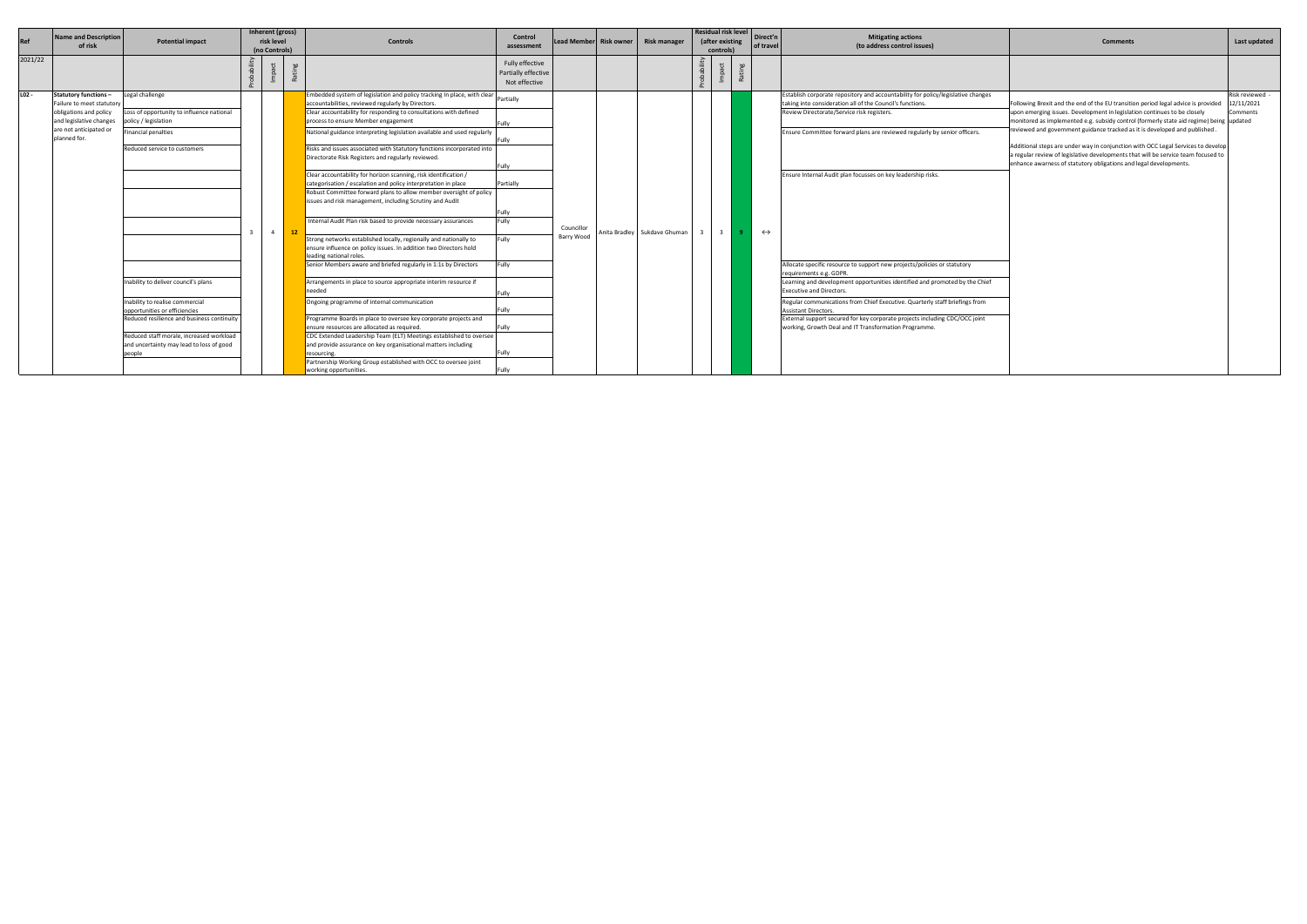|            | <b>Name and Description</b>                                                                                                                                                              |                                                                                                                                                                                                                                                                                                                                         | Inherent (gross) |                                                                                                                                                                                                                                                                                                                                                                                                                                                                                                                                                                                             | <b>Control</b>                                             |                                |                        |                     | Residual risk level |                 | Direct'n          | <b>Mitigating actions</b>                                                                                                                                                                                                                                                                                                                                                                                                                                                                                                                                                                                                                         |                                                                                                                                                                                                                                                                                                                                                                                                                                                                                                                                                                                                        |                                                                                       |
|------------|------------------------------------------------------------------------------------------------------------------------------------------------------------------------------------------|-----------------------------------------------------------------------------------------------------------------------------------------------------------------------------------------------------------------------------------------------------------------------------------------------------------------------------------------|------------------|---------------------------------------------------------------------------------------------------------------------------------------------------------------------------------------------------------------------------------------------------------------------------------------------------------------------------------------------------------------------------------------------------------------------------------------------------------------------------------------------------------------------------------------------------------------------------------------------|------------------------------------------------------------|--------------------------------|------------------------|---------------------|---------------------|-----------------|-------------------|---------------------------------------------------------------------------------------------------------------------------------------------------------------------------------------------------------------------------------------------------------------------------------------------------------------------------------------------------------------------------------------------------------------------------------------------------------------------------------------------------------------------------------------------------------------------------------------------------------------------------------------------------|--------------------------------------------------------------------------------------------------------------------------------------------------------------------------------------------------------------------------------------------------------------------------------------------------------------------------------------------------------------------------------------------------------------------------------------------------------------------------------------------------------------------------------------------------------------------------------------------------------|---------------------------------------------------------------------------------------|
| <b>Ref</b> | of risk                                                                                                                                                                                  | <b>Potential impact</b>                                                                                                                                                                                                                                                                                                                 | risk level       | Control:                                                                                                                                                                                                                                                                                                                                                                                                                                                                                                                                                                                    | assessment                                                 |                                | Lead Member Risk owner | <b>Risk manager</b> | (after existing     |                 | of travel         | (to address control issues)                                                                                                                                                                                                                                                                                                                                                                                                                                                                                                                                                                                                                       | Comment                                                                                                                                                                                                                                                                                                                                                                                                                                                                                                                                                                                                | Last updated                                                                          |
|            |                                                                                                                                                                                          |                                                                                                                                                                                                                                                                                                                                         | (no Controls)    |                                                                                                                                                                                                                                                                                                                                                                                                                                                                                                                                                                                             |                                                            |                                |                        |                     | controls)           |                 |                   |                                                                                                                                                                                                                                                                                                                                                                                                                                                                                                                                                                                                                                                   |                                                                                                                                                                                                                                                                                                                                                                                                                                                                                                                                                                                                        |                                                                                       |
| 2021/22    |                                                                                                                                                                                          |                                                                                                                                                                                                                                                                                                                                         |                  |                                                                                                                                                                                                                                                                                                                                                                                                                                                                                                                                                                                             | Fully effective<br>Partially effective<br>Not effective    |                                |                        |                     |                     |                 |                   |                                                                                                                                                                                                                                                                                                                                                                                                                                                                                                                                                                                                                                                   |                                                                                                                                                                                                                                                                                                                                                                                                                                                                                                                                                                                                        |                                                                                       |
|            | to ensure sound, up to<br>date local plan remains<br>in place for Cherwell<br>resulting in poor<br>planning decisions such<br>as development in                                          | CDC Local Plan - Failure    Poor planning decisions leading to<br>nappropriate growth in inappropriate<br>place.<br>Negative (or failure to optimise) economic<br>social, community and environmental gain                                                                                                                              |                  | Local Development Scheme (LDS) is actively managed and reviewed,<br>built into Service Plan, and integral to staff appraisals of all those<br>significantly involved in Plan preparation and review<br>Team capacity and capability kept under continual review with gaps Partially<br>and pressures identified and managed at the earliest opportunity.                                                                                                                                                                                                                                    | Partially                                                  |                                |                        |                     |                     |                 |                   | Regular review meetings on progress and critical path review.<br>Regular Corporate Director and Lead Member briefings.<br>LDS updated as required with programme management approach adopted to<br>ensure progress against plan.<br>Regular Corporate Director and Lead Member briefings                                                                                                                                                                                                                                                                                                                                                          | The Local Development Scheme (LDS) was updated in September 2021. It<br>includes the programmes for the Oxfordshire Plan 2050, a Local Plan Review, the<br>Banbury Canalside Supplementary Planning Document and work on a<br>Community Infrastructure Levy (CIL).<br>An Options Consultation for the Oxon Plan was undertaken in Summer 2021. Ar<br>issues consultation for the Cherwell Local Plan Review was completed on 14 Sept<br>2020. An Options consultation was undertaken from 29 Septemeber to 10                                                                                          | Risk reviewed<br>$10/11/2021 -$<br>omments<br>updated                                 |
|            | inappropriate locations,<br>inability to demonstrate<br>an adequate supply of<br>land for housing and<br>planning by appeal                                                              | Negative impact on the council's ability to<br>deliver its strategic objectives, including its<br>commitments within the Oxfordshire<br>Housing & Growth Deal                                                                                                                                                                           | $\overline{4}$   |                                                                                                                                                                                                                                                                                                                                                                                                                                                                                                                                                                                             |                                                            | Councillor Col<br>Clarke       | Bill Cotton            | David Peckford      |                     | 12              | $\leftrightarrow$ | LDS updated as required with programme management approach adopted to<br>ensure progress against plan                                                                                                                                                                                                                                                                                                                                                                                                                                                                                                                                             | November 2021. The programmes for work on the Canalside SPD and CIL have<br>been re-aligned to the Local Plan review timetable in the new LDS.                                                                                                                                                                                                                                                                                                                                                                                                                                                         |                                                                                       |
|            |                                                                                                                                                                                          | Increased costs in planning appeals<br>Reputational damage with investor<br>community of Cherwell as a good place to<br>do business created by uncertainty/lack of<br>policy clarity                                                                                                                                                    |                  | Delegations to Chief Exec agreed to ensure timely decisions<br>On-going review of planning appeal decisions to assess robustness and Partially<br>relevance of Local Plan policies                                                                                                                                                                                                                                                                                                                                                                                                          | Fully                                                      |                                |                        |                     |                     |                 |                   | LDS timeline built into Directorate level objectives (e.g. via Service Plans) and<br>incorporated into SMART targets within staff appraisals<br>Authority Monitoring Reports continue to be prepared on a regular annual basis.                                                                                                                                                                                                                                                                                                                                                                                                                   |                                                                                                                                                                                                                                                                                                                                                                                                                                                                                                                                                                                                        |                                                                                       |
|            | <b>Business Continuity</b><br>Failure to ensure that<br>critical services can be<br>maintained in the event<br>of a short or long term<br>incident affecting the<br>Councils' operations | nability to deliver critical services to<br>ustomers/residents<br>Financial loss/increased costs<br>Loss of important data<br>Inability to recover sufficiently to restore<br>non-critical services before they become<br>ritical<br>Loss of reputation<br>Reduced service delivery capacity in<br>medium term due to recovery activity | $\overline{4}$   | Business continuity strategy, statement of intent and framework in<br>place and all arrangements overseen by a Business Continuity Steering<br>Services prioritised and recovery plans reflect the requirements of<br>critical services<br>ICT disaster recovery arrangements in place with data centre and<br>cloud services reducing likelihood of ICT loss and data loss<br>Incident management team identified in Business Continuity<br>Framework<br>All services undertake annual business impact assessments and<br>update plans<br><b>Business Continuity Plans tested annually</b> | Fully<br>Fully<br>Fully<br>Partially<br>Fully<br>Partially | Councillor<br>Andrew<br>McHugh | MacDougall             | Richard Webb        |                     | 12 <sup>7</sup> | $\leftrightarrow$ | Business Continuity Statement of Intent and Framework being revised to align with Business continuity status reports continue to be collated and reviewed montlhy<br>OCC and create an incident management framework<br>Cross-council BC Steering Group meets regularly to identify BC improvements<br>ICT transition to data centre and cloud services has reduced likelihood of ICT loss<br>and data loss<br>Corporate ownership and governance sits at senior officer level<br>BC Impact assessments and BCPs to be updated and reviewed by OCC's Emergency<br>Planning team<br>BC exercises to be arranged (on hold due to pandemic response) | as part of pandemic response. The Council has continued to provide critical<br>services throughout the lockdown periods. Remote working enables most teams<br>to work effectively from home and sustain services whilst also avoid unnecessar<br>social contacts. A new incident management framework has been adopted for<br>the council and aligns our incident response arrangements with OCCs. Recent<br>fuel disruption managed with no impact on services. Work has started on<br>aligning the council's BC statement of intent and framework support this new<br>incident management framework. | <b>Risk Reviewed</b><br>09/11/2021 -<br>Comments and<br>mitigating actions<br>updated |
|            |                                                                                                                                                                                          |                                                                                                                                                                                                                                                                                                                                         |                  | All services maintain business continuity plans                                                                                                                                                                                                                                                                                                                                                                                                                                                                                                                                             | Fully                                                      |                                |                        |                     |                     |                 |                   | Updated Incident management framework agreed August 2021                                                                                                                                                                                                                                                                                                                                                                                                                                                                                                                                                                                          |                                                                                                                                                                                                                                                                                                                                                                                                                                                                                                                                                                                                        |                                                                                       |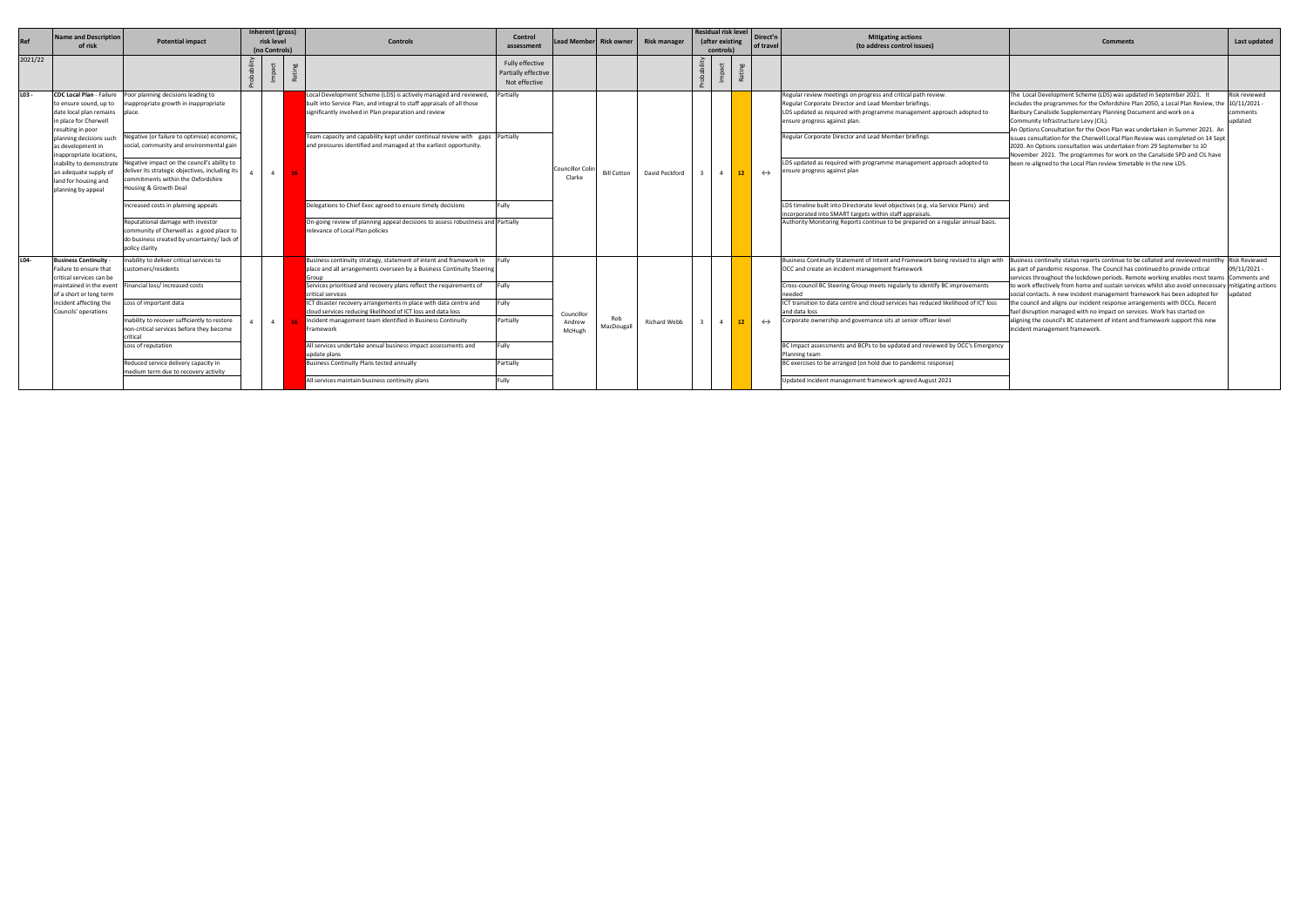|                      | <b>Name and Description</b>                                                                                                                                                    |                                                                                                                                                                                                                                                                                                                                        |                | Inherent (gross)            |                                                                                                                                                                                                                                                                                                                                                                                                                                                                                                                                                                                                                                                                                                                                                                                                                                                                                                                                                                                                                                                                                                                                                                                                                                                                                                                                                                                                                              | Control                                                 |                                |                        |              | Residual risk level          |         | Direct'n          | <b>Mitigating actions</b>                                                                                                                                                                                                                                                                                                                                                                                                                                                                                                                                                                                                                                                                                                                                                                                                                                                                                                                      |                                                                                                                                                                                                                                                                                                                                                                                                                                                                                                                                                                                                                                                                                                                                                                                                                                                                                                                                                                                                                                                                         |                                             |
|----------------------|--------------------------------------------------------------------------------------------------------------------------------------------------------------------------------|----------------------------------------------------------------------------------------------------------------------------------------------------------------------------------------------------------------------------------------------------------------------------------------------------------------------------------------|----------------|-----------------------------|------------------------------------------------------------------------------------------------------------------------------------------------------------------------------------------------------------------------------------------------------------------------------------------------------------------------------------------------------------------------------------------------------------------------------------------------------------------------------------------------------------------------------------------------------------------------------------------------------------------------------------------------------------------------------------------------------------------------------------------------------------------------------------------------------------------------------------------------------------------------------------------------------------------------------------------------------------------------------------------------------------------------------------------------------------------------------------------------------------------------------------------------------------------------------------------------------------------------------------------------------------------------------------------------------------------------------------------------------------------------------------------------------------------------------|---------------------------------------------------------|--------------------------------|------------------------|--------------|------------------------------|---------|-------------------|------------------------------------------------------------------------------------------------------------------------------------------------------------------------------------------------------------------------------------------------------------------------------------------------------------------------------------------------------------------------------------------------------------------------------------------------------------------------------------------------------------------------------------------------------------------------------------------------------------------------------------------------------------------------------------------------------------------------------------------------------------------------------------------------------------------------------------------------------------------------------------------------------------------------------------------------|-------------------------------------------------------------------------------------------------------------------------------------------------------------------------------------------------------------------------------------------------------------------------------------------------------------------------------------------------------------------------------------------------------------------------------------------------------------------------------------------------------------------------------------------------------------------------------------------------------------------------------------------------------------------------------------------------------------------------------------------------------------------------------------------------------------------------------------------------------------------------------------------------------------------------------------------------------------------------------------------------------------------------------------------------------------------------|---------------------------------------------|
|                      | of risk                                                                                                                                                                        | <b>Potential impact</b>                                                                                                                                                                                                                                                                                                                |                | risk level<br>(no Controls) | <b>Controls</b>                                                                                                                                                                                                                                                                                                                                                                                                                                                                                                                                                                                                                                                                                                                                                                                                                                                                                                                                                                                                                                                                                                                                                                                                                                                                                                                                                                                                              | assessment                                              |                                | Lead Member Risk owner | Risk manager | (after existing<br>controls) |         | of travel         | (to address control issues)                                                                                                                                                                                                                                                                                                                                                                                                                                                                                                                                                                                                                                                                                                                                                                                                                                                                                                                    | <b>Comments</b>                                                                                                                                                                                                                                                                                                                                                                                                                                                                                                                                                                                                                                                                                                                                                                                                                                                                                                                                                                                                                                                         | Last updated                                |
| 2021/22              |                                                                                                                                                                                |                                                                                                                                                                                                                                                                                                                                        |                |                             |                                                                                                                                                                                                                                                                                                                                                                                                                                                                                                                                                                                                                                                                                                                                                                                                                                                                                                                                                                                                                                                                                                                                                                                                                                                                                                                                                                                                                              | Fully effective<br>Partially effective<br>Not effective |                                |                        |              |                              | Rati    |                   |                                                                                                                                                                                                                                                                                                                                                                                                                                                                                                                                                                                                                                                                                                                                                                                                                                                                                                                                                |                                                                                                                                                                                                                                                                                                                                                                                                                                                                                                                                                                                                                                                                                                                                                                                                                                                                                                                                                                                                                                                                         |                                             |
| $LOS -$<br>responder | - Failure to ensure that<br>the local authority has<br>plans in place to respond communities<br>appropriately to a civil<br>emergency fulfilling its<br>duty as a category one | Emergency Planning (EP) Inability of council to respond effectively to<br>an emergency<br>Unnecessary hardship to residents and/or<br>Risk to human welfare and the<br>environment<br>Legal challenge<br>Potential financial loss through<br>compensation claims<br>Ineffective Cat 1 partnership relationships<br>Reputational damage | $\overline{4}$ | $4\phantom{0}$              | Emergency Plan in place and key contact lists updated monthly.<br>Emergency Planning Lead Officer defined with responsibility to review, Fully<br>test and exercise plan and to establish, monitor and ensure all<br>elements are covered<br>Added resilience from Oxfordshire County Council's Emergency<br>Planning Team. Under partnership arrangements.<br>Senior management attend Civil Emergency training<br>Multi agency emergency exercises conducted to ensure readiness<br>On-call rota established for Duty Emergency Response Co-ordinators Fully<br>Active participation in Local Resilience Forum (LRF) activities                                                                                                                                                                                                                                                                                                                                                                                                                                                                                                                                                                                                                                                                                                                                                                                            | Fully<br>Fully<br>Partially<br>Partially<br>Fully       | Councillor<br>Andrew<br>McHugh | MacDougall             | Richard Webb | $\overline{4}$               | $12-12$ | $\leftrightarrow$ | Emergency plan contacts list being updated monthly and reissued to all duty<br>managers.<br>OCC Emergency Planning providing expert advice and support under a partnership<br>Chief Fire Officer who reviews the arrangements with the Assistant Director.<br>Supporting officers for incident response identified in the emergency plan and wallet any other emergency incidents that might arise. A refresh of the council's<br>Refreshed incident management plan agreed to align with OCC response<br>arrangements and roll-out being progressed<br>Training being arranged for Duty Directors. All senior managers who provide the<br>Duty Director rota have attended multi-agency exercises and duty manager training<br>with OCC senior managers.<br>On-call rota being maintained and to be updated to reflect recent staffing changes<br>Authority continues to be represented at the Local Resilience Forum                         | The Emergency Plans which were enacted and command structures established Risk Reviewed<br>with partner organisations to support the response to the Covid-19 pandemic are 09/11/2021 -<br>now being relaxed as the situation improves. Recovery work continues. Partners Comments<br>arrangement. Accountability for both OCC and CDC's arrangements now sit with the continue to liaise with organisers of planned events to ensure they have robust<br>infection management arrangements in place and that there is awareness of all<br>the events being organised. The council is maintaining its duty director rota for<br>emergency plans is being progressed to provide a clearer framework for incident<br>response aligned with the Local Resilience Forum. Senior manager training for<br>duty directors taking place in November to support extension of duty director<br>rota from January 2022.                                                                                                                                                            | updated                                     |
| L06-<br>and Safety.  | <b>Health and safety</b><br>Failure to ensure<br>effective arrangements<br>are in place for Health                                                                             | Unsafe services leading to fatality, serious<br>injury & ill health to employees, service<br>users or members of the public<br>Criminal prosecution for failings Breach of<br>legislation and potential for enforcement<br>action.<br>Financial impact (compensation or<br>improvement actions)<br>Reputational Impact                 | 5 <sup>7</sup> | 4                           | H&S policies (incl. responsibilities) and procedures have been<br>reviewed and adopted<br>Clearly identified accountability and responsibilities for Health and<br>Safety established at all levels throughout the organisation Risk<br>Assessments completed including COVID-19.<br>Provision of PPE is priority area of focus for both standard work issue Fully<br>and additional infection control requirements for COVID-19.<br>Information and training programmes in place for staff and<br>volunteers. Communications channels in place including COVID-19<br>focussed H&S information.<br>H&S Governance Board maintains oversight of policy and practice<br>with response to COVID-19 covered within business continuity<br>support structure.<br>H&S Training provision in place including essential training for all staff Fully<br>and induction.<br>Consultation arrangements in place with unions.<br>H&S monitoring will be carried out in selected services to assess<br>compliance.<br>Reporting of key data and issues to Leadership Teams and through<br>business continuity support structure. This will include any incidents,<br>accidents including RIDDOR.<br>Home-working arrangements supported by advice, guidance,<br>equipment etc., frequent messages from CEO and Internal Comms.<br>Specific arrangements in place to provide equipment for those with<br>specialist requirements or needs. | Fully<br>Fully<br>Fully<br>Fully<br>Fully<br>ully       | Councillor Lynr<br>Pratt       | Steve Jorden           | Martin Green | $\overline{4}$               |         | $\leftrightarrow$ | COVID-Secure arrangements and safe working practices remain effective and are<br>regularly reviewed to ensure they are inline with government guidance. Even<br>though positive outlook some workplace controls are expected to remain in place<br>for longer term e.g. improved ventilation and cleaning.<br>Corporate Assurance on effectiveness of H&S controls is monitored by the H&S<br>Assurance Board. Key areas of focus include:<br>- Task and Finish group established to review and recommend improvements for the<br>role of Responsible Premises Manager. This will be delivered as part of the Property<br>function redesign which will look holistically at property management and include<br>system improvement.<br>As part of agile working improvements around DSE Assessments, provision of work<br>equipment and prevention of ill health.<br>New project initiated for replacement H&S reporting system (Joint-OCC/CDC) | Risk score remains amber to reflect increasing COVID cases nationally and in<br>Cherwell. H&S Risk Assessments and Procedures remain effective in controlling<br>workplace exposure and reducing transmission alongside vaccination<br>programme. To achieve 'Green' RAG rating a downward trend and low case<br>numbers needed to reduce likelihood of expsoure. Currently at Stage 4 of<br>Roadmap. Important to note legal duties under H&S legislation still appy<br>including req to assess risks to our staff and customers and take appropriate<br>mitigations in line with the current gov working safely guidance. H&S/FM<br>developing proposals for return to offices with focus on improving ventilation,<br>regular cleaning and encouraging hand hygiene and wearing of face coverings.<br>Field Monitoring by H&S Team ongoing including high risk activities i.e.<br>Environmental Services and Roadside Waste Collections.<br>Corporate H&S for OCC/CDC now aligned in terms of management support and<br>where possible aligned governance processes. | Risk reviewed<br>02/11/2021 - No<br>hanges: |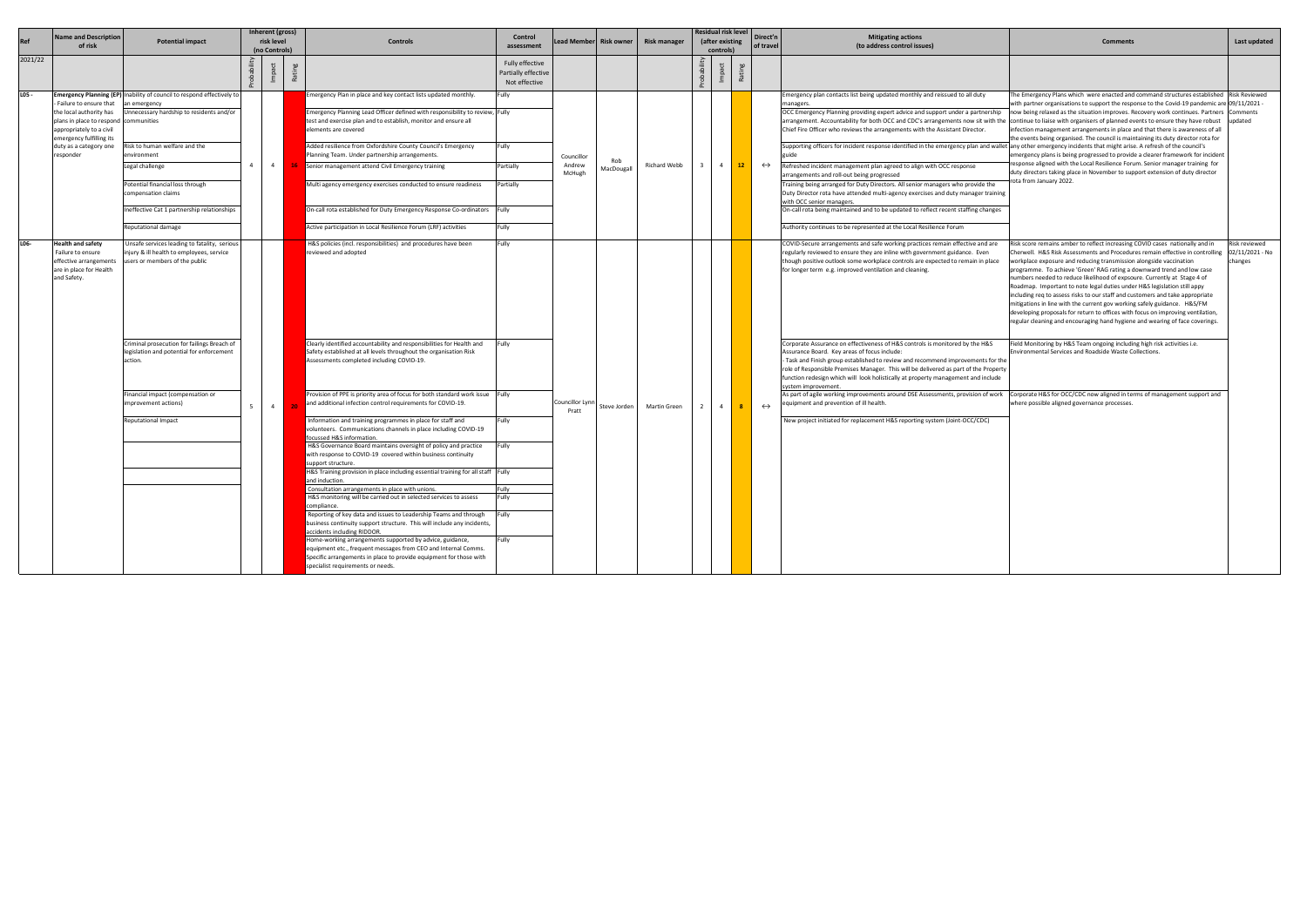| <b>Re</b> | <b>Name and Description</b><br>of risk                                                                                               | <b>Potential impact</b>                                                           |                | Inherent (gross)<br>risk level |      | <b>Controls</b>                                                                                                                                  | Control                                                 | Lead Member Risk owner   |               | <b>Risk manager</b> | Residual risk level<br>(after existing |      | Direct'n          | <b>Mitigating actions</b>                                                                                                                                                                                                                                                                                                                                                                                                                                             | <b>Comments</b>                                                                                                                                                                                                                                                                   | Last updated                |
|-----------|--------------------------------------------------------------------------------------------------------------------------------------|-----------------------------------------------------------------------------------|----------------|--------------------------------|------|--------------------------------------------------------------------------------------------------------------------------------------------------|---------------------------------------------------------|--------------------------|---------------|---------------------|----------------------------------------|------|-------------------|-----------------------------------------------------------------------------------------------------------------------------------------------------------------------------------------------------------------------------------------------------------------------------------------------------------------------------------------------------------------------------------------------------------------------------------------------------------------------|-----------------------------------------------------------------------------------------------------------------------------------------------------------------------------------------------------------------------------------------------------------------------------------|-----------------------------|
|           |                                                                                                                                      |                                                                                   |                | (no Controls)                  |      |                                                                                                                                                  | assessment                                              |                          |               |                     | controls)                              |      | of travel         | (to address control issues)                                                                                                                                                                                                                                                                                                                                                                                                                                           |                                                                                                                                                                                                                                                                                   |                             |
| 2021/22   |                                                                                                                                      |                                                                                   |                |                                | Rati |                                                                                                                                                  | Fully effective<br>Partially effective<br>Not effective |                          |               |                     |                                        | Rati |                   |                                                                                                                                                                                                                                                                                                                                                                                                                                                                       |                                                                                                                                                                                                                                                                                   |                             |
| LO7-      | Cyber Security - If there                                                                                                            | Financial loss / fine                                                             |                |                                |      | File and Data encryption on computer devices                                                                                                     | Fully                                                   |                          |               |                     |                                        |      |                   | We are cyber-essentials plus certified which is externally accredited.                                                                                                                                                                                                                                                                                                                                                                                                | Cyber security incidents are inevitable.                                                                                                                                                                                                                                          | Risk Reviewed               |
|           | is insufficient security<br>with regards to the data<br>held and IT systems                                                          |                                                                                   |                |                                |      | Managing access permissions and privileged users through AD and<br>individual applications                                                       | Fully                                                   |                          |               |                     |                                        |      |                   | Microsoft Multi-Factor Authentication is embedded to authenticate users providing  The only way to manage this risk is to have effective controls and mitigations in<br>an enhanced level of cyber security.                                                                                                                                                                                                                                                          | place including audit and review.<br>The controls<br>ind any further controls will not reduce the potential impact should the risk                                                                                                                                                | 12/11/2021 - Nc<br>changes  |
|           | used by the councils and<br>insufficient protection                                                                                  | rosecution – penalties imposed                                                    |                |                                |      | Consistent approach to information and data management and<br>security across the councils                                                       | Fully                                                   |                          |               |                     |                                        |      |                   | Accounts, Audit & Risk Committee Members have been given presentations and<br>formal training on Cyber Security.                                                                                                                                                                                                                                                                                                                                                      | occur e.g. if we were subject to a ransomware attack the effect on the council<br>ould be catastrophic. We do have controls in place to prevent this happening                                                                                                                    |                             |
|           | against malicious attacks<br>on council's systems<br>then there is a risk of: a<br>data breach, a loss of<br>service, cyber- ransom. | ndividuals could be placed at risk of harm                                        |                |                                |      | Effective information management and security training and<br>awareness programme for staff                                                      | Fully                                                   |                          |               |                     |                                        |      |                   | The Regional Police Cyber Security Advisor have given the IT management team two and plans to deal with and recover from such an incident should it occur.<br>training sessions (full cyber awareness and table top DR exercise) followed by a<br>series of all-Council staff awareness sessions.<br>Cyber Security is mandatory e-learning for all staff to be completed annually.<br>Members given a Cyber training session with the Police Cyber Security Advisor. | The controls in place have reduced the probability from 'probable' to 'possible',<br>we don't believe that this is reduced further to the point of it being 'unlikely' as it<br>s possible we could be subjected to either a cyber incident or data breach within<br>the Council. |                             |
|           |                                                                                                                                      | Reduced capability to deliver customer<br>facing services                         |                |                                |      | Password security controls in place                                                                                                              | Fully                                                   |                          |               |                     |                                        |      |                   | IT implemented an intrusion prevention and detection system which is monitored<br>and regular actions are implemented from the resulting reports.                                                                                                                                                                                                                                                                                                                     |                                                                                                                                                                                                                                                                                   |                             |
|           |                                                                                                                                      | Unlawful disclosure of sensitive<br><b>nformation</b>                             | $\overline{4}$ | 5 <sub>1</sub>                 | -20  | Robust information and data related incident management procedures Fully<br>in place                                                             |                                                         | Councillor lar<br>Corkin | Claire Taylor | David Spilsbury     | - 5                                    | -15  | $\leftrightarrow$ | Information Management support is provided to Cherwell as part of a joint working<br>relationship with Oxfordshire County Council.                                                                                                                                                                                                                                                                                                                                    |                                                                                                                                                                                                                                                                                   |                             |
|           |                                                                                                                                      | Inability to share services or work with                                          |                |                                |      | Appropriate robust contractual arrangements in place with all third                                                                              | Fully                                                   |                          |               |                     |                                        |      |                   | Cyber Awareness e-learning available and is part of new starters induction training.                                                                                                                                                                                                                                                                                                                                                                                  |                                                                                                                                                                                                                                                                                   |                             |
|           |                                                                                                                                      | partners<br>Loss of reputation                                                    |                |                                |      | parties that supply systems or data processing services<br>Appropriate plans in place to ensure ongoing PSN compliance                           | Fully                                                   |                          |               |                     |                                        |      |                   | Cyber Security issues regularly highlighted to all staff.                                                                                                                                                                                                                                                                                                                                                                                                             |                                                                                                                                                                                                                                                                                   |                             |
|           |                                                                                                                                      |                                                                                   |                |                                |      | Adequate preventative measures in place to mitigate insider threat,<br>including physical and system security                                    | Fully                                                   |                          |               |                     |                                        |      |                   | External Health Check undertaken in 2021 and Cabinet Office PSN compliance<br>reviewed and certified the infrastructure is secure to connect to the PSN for another<br>year until September 2022.                                                                                                                                                                                                                                                                     |                                                                                                                                                                                                                                                                                   |                             |
|           |                                                                                                                                      |                                                                                   |                |                                |      | Insider threat mitigated through recruitment and line management<br>processes                                                                    | Fully                                                   |                          |               |                     |                                        |      |                   | Internal Audit completed a cyber audit in June 2020 with no major issues or<br>significant risks identified. The findings have an agreed action plan in place.                                                                                                                                                                                                                                                                                                        |                                                                                                                                                                                                                                                                                   |                             |
|           |                                                                                                                                      |                                                                                   |                |                                |      | Cookie pop-ups on the website                                                                                                                    | Fully                                                   |                          |               |                     |                                        |      |                   | Cookiebot live on website for users to confirm cookie preferences.                                                                                                                                                                                                                                                                                                                                                                                                    |                                                                                                                                                                                                                                                                                   |                             |
|           |                                                                                                                                      |                                                                                   |                |                                |      | Increased threat to security during Covid-19 period in part due to most Fully<br>staff working from home.                                        |                                                         |                          |               |                     |                                        |      |                   | Joint OCC/CDC Cyber Security Officer started work August 2020                                                                                                                                                                                                                                                                                                                                                                                                         |                                                                                                                                                                                                                                                                                   |                             |
|           |                                                                                                                                      |                                                                                   |                |                                |      |                                                                                                                                                  |                                                         |                          |               |                     |                                        |      |                   | Additional IT security advice provided for all staff during the Covid-19 working at<br>home period including online coronavirus related scams.                                                                                                                                                                                                                                                                                                                        |                                                                                                                                                                                                                                                                                   |                             |
| L08-      | Safeguarding the<br>vulnerable (adults and<br>children) - Failure to                                                                 | ncreased harm and distress caused to<br>vulnerable individuals and their families |                |                                |      | Safeguarding lead in place and clear lines of responsibility established Fully                                                                   |                                                         |                          |               |                     |                                        |      |                   | Web pages up to date                                                                                                                                                                                                                                                                                                                                                                                                                                                  | New information sharing events have been scheduled to encourage staff to<br>broad their understanding. Member training is under consideration.                                                                                                                                    | Risk reviewed<br>01/11/2021 |
|           | follow our policies and<br>procedures in relation t                                                                                  | ouncil could face criminal prosecution                                            |                |                                |      | Safeguarding Policy and procedures in place                                                                                                      | Fully                                                   |                          |               |                     |                                        |      |                   | Ongoing external awareness campaigns                                                                                                                                                                                                                                                                                                                                                                                                                                  |                                                                                                                                                                                                                                                                                   |                             |
|           | safeguarding vulnerable<br>adults and children or                                                                                    | Criminal investigations potentially<br>ompromised                                 |                |                                |      | Information on the intranet on how to escalate a concern                                                                                         | Fully                                                   |                          |               |                     |                                        |      |                   | Annual refresher and new training programmes including training for new members                                                                                                                                                                                                                                                                                                                                                                                       |                                                                                                                                                                                                                                                                                   |                             |
|           | raising concerns about<br>their welfare                                                                                              | Potential financial liability if council<br>deemed to be negligent                |                |                                |      | Mandatory training and awareness raising sessions are now in place<br>for all staff.                                                             | Fully                                                   |                          |               |                     |                                        |      |                   | Attendance at safeguarding boards and participation in learning events                                                                                                                                                                                                                                                                                                                                                                                                |                                                                                                                                                                                                                                                                                   |                             |
|           |                                                                                                                                      |                                                                                   |                |                                |      | Safer recruitment practices and DBS checks for staff with direct<br>contact                                                                      | Fully                                                   |                          |               |                     |                                        |      |                   | Continue to attend safeguarding board sub groups as necessary to maintain high<br>levels of awareness within the system and compliance with latest practice                                                                                                                                                                                                                                                                                                           |                                                                                                                                                                                                                                                                                   |                             |
|           |                                                                                                                                      |                                                                                   | $\overline{4}$ | $\overline{4}$                 |      | Community Safety Partnership reflect the actions needed to reduce                                                                                | Partially                                               | Councillor<br>Barry Wood | Claire Taylor | Nicola Riley        | -4                                     |      | $\leftrightarrow$ | Continue to support work across the district regarding exploitation through slavery,                                                                                                                                                                                                                                                                                                                                                                                  |                                                                                                                                                                                                                                                                                   |                             |
|           |                                                                                                                                      |                                                                                   |                |                                |      | exploitation<br>Data sharing agreement with other partners                                                                                       | Fully                                                   |                          |               |                     |                                        |      |                   | county lines, domestic violence<br>Partnership working with Community Safety and police colleagues                                                                                                                                                                                                                                                                                                                                                                    |                                                                                                                                                                                                                                                                                   |                             |
|           |                                                                                                                                      |                                                                                   |                |                                |      | Attendance at Children and Young People Partnership Board (CYPPB)                                                                                | Fully                                                   |                          |               |                     |                                        |      |                   | Regular internal cross departmental meetings to discuss safeguarding practice                                                                                                                                                                                                                                                                                                                                                                                         |                                                                                                                                                                                                                                                                                   |                             |
|           |                                                                                                                                      |                                                                                   |                |                                |      | Annual Section 11 return compiled and submitted as required by<br>legislation.                                                                   | Fully                                                   |                          |               |                     |                                        |      |                   | Action plan acted upon and shared with Overview and scrutiny committee once a                                                                                                                                                                                                                                                                                                                                                                                         |                                                                                                                                                                                                                                                                                   |                             |
|           |                                                                                                                                      |                                                                                   |                |                                |      | Engagement with Joint Agency Tasking and Co-ordinating Group<br>(JATAC) and relevant Oxfordshire County Council (OCC) safeguarding<br>sub group. | Fully                                                   |                          |               |                     |                                        |      |                   | Corporate monitoring of all referrals                                                                                                                                                                                                                                                                                                                                                                                                                                 |                                                                                                                                                                                                                                                                                   |                             |
|           |                                                                                                                                      |                                                                                   |                |                                |      | Engagement at an operational and tactical level with relevant external Fully<br>agencies and networks                                            |                                                         |                          |               |                     |                                        |      |                   |                                                                                                                                                                                                                                                                                                                                                                                                                                                                       |                                                                                                                                                                                                                                                                                   |                             |

|                               | <b>Comments</b>                                                                                                                                                                                                                                                                    | Last updated                                       |
|-------------------------------|------------------------------------------------------------------------------------------------------------------------------------------------------------------------------------------------------------------------------------------------------------------------------------|----------------------------------------------------|
|                               |                                                                                                                                                                                                                                                                                    |                                                    |
| users providing               | Cyber security incidents are inevitable.<br>The only way to manage this risk is to have effective controls and mitigations in<br>place including audit and review.<br>The controls                                                                                                 | <b>Risk Reviewed</b><br>12/11/2021 - No<br>changes |
| ntations and                  | and any further controls will not reduce the potential impact should the risk<br>occur e.g. if we were subject to a ransomware attack the effect on the council<br>could be catastrophic. We do have controls in place to prevent this happening                                   |                                                    |
| ement team two<br>llowed by a | and plans to deal with and recover from such an incident should it occur.                                                                                                                                                                                                          |                                                    |
| annually.<br>ity Advisor.     | The controls in place have reduced the probability from 'probable' to 'possible',<br>we don't believe that this is reduced further to the point of it being 'unlikely' as it<br>is possible we could be subjected to either a cyber incident or data breach within<br>the Council. |                                                    |
| h is monitored                |                                                                                                                                                                                                                                                                                    |                                                    |
| a joint working               |                                                                                                                                                                                                                                                                                    |                                                    |
| luction training.             |                                                                                                                                                                                                                                                                                    |                                                    |
|                               |                                                                                                                                                                                                                                                                                    |                                                    |
| ompliance<br>PSN for another  |                                                                                                                                                                                                                                                                                    |                                                    |
| ssues or<br>n place.          |                                                                                                                                                                                                                                                                                    |                                                    |
| 9 working at                  |                                                                                                                                                                                                                                                                                    |                                                    |
|                               |                                                                                                                                                                                                                                                                                    |                                                    |
|                               | New information sharing events have been scheduled to encourage staff to<br>broad their understanding. Member training is under consideration.                                                                                                                                     | Risk reviewed<br>01/11/2021                        |
| or new members                |                                                                                                                                                                                                                                                                                    |                                                    |
| nts:                          |                                                                                                                                                                                                                                                                                    |                                                    |
| maintain high<br>ractice      |                                                                                                                                                                                                                                                                                    |                                                    |
| through slavery,              |                                                                                                                                                                                                                                                                                    |                                                    |
| ng practice                   |                                                                                                                                                                                                                                                                                    |                                                    |
| mittee once a                 |                                                                                                                                                                                                                                                                                    |                                                    |
|                               |                                                                                                                                                                                                                                                                                    |                                                    |
|                               |                                                                                                                                                                                                                                                                                    |                                                    |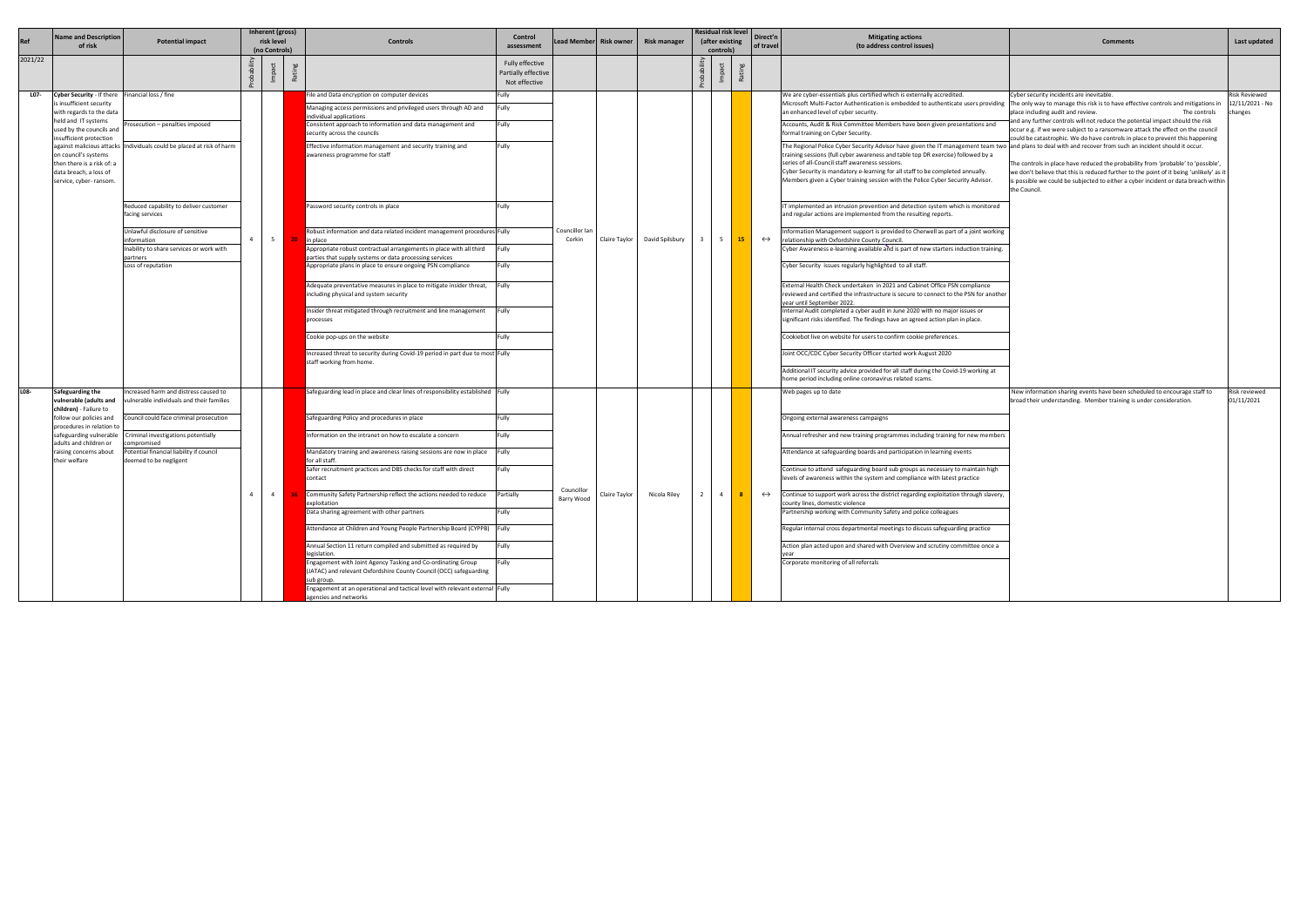|         | <b>Name and Description</b>                                                                                   |                                                                                                                                                                                                                                                                                                            | Inherent (gross) |                 |                                                                                                                                                                                                                                                                                                                                                                      | Control                                                 |                                 |              |                     | <b>Residual risk level</b> |                 | Direct'n          | <b>Mitigating actions</b>                                                                                                                                                                                                                                                                                                                                                                                                                                                                                                                                                                                                                                                                                        |                                                                                                                                                                                                                                                                                                                   |                                             |
|---------|---------------------------------------------------------------------------------------------------------------|------------------------------------------------------------------------------------------------------------------------------------------------------------------------------------------------------------------------------------------------------------------------------------------------------------|------------------|-----------------|----------------------------------------------------------------------------------------------------------------------------------------------------------------------------------------------------------------------------------------------------------------------------------------------------------------------------------------------------------------------|---------------------------------------------------------|---------------------------------|--------------|---------------------|----------------------------|-----------------|-------------------|------------------------------------------------------------------------------------------------------------------------------------------------------------------------------------------------------------------------------------------------------------------------------------------------------------------------------------------------------------------------------------------------------------------------------------------------------------------------------------------------------------------------------------------------------------------------------------------------------------------------------------------------------------------------------------------------------------------|-------------------------------------------------------------------------------------------------------------------------------------------------------------------------------------------------------------------------------------------------------------------------------------------------------------------|---------------------------------------------|
| Ref     | of risk                                                                                                       | <b>Potential impact</b>                                                                                                                                                                                                                                                                                    | risk level       |                 | <b>Controls</b>                                                                                                                                                                                                                                                                                                                                                      | assessment                                              | Lead Member Risk owner          |              | <b>Risk manager</b> | (after existing            |                 | of travel         | (to address control issues)                                                                                                                                                                                                                                                                                                                                                                                                                                                                                                                                                                                                                                                                                      | Comments                                                                                                                                                                                                                                                                                                          | Last updated                                |
|         |                                                                                                               |                                                                                                                                                                                                                                                                                                            | (no Controls)    |                 |                                                                                                                                                                                                                                                                                                                                                                      |                                                         |                                 |              |                     | controls)                  |                 |                   |                                                                                                                                                                                                                                                                                                                                                                                                                                                                                                                                                                                                                                                                                                                  |                                                                                                                                                                                                                                                                                                                   |                                             |
| 2021/22 |                                                                                                               |                                                                                                                                                                                                                                                                                                            |                  |                 |                                                                                                                                                                                                                                                                                                                                                                      | Fully effective<br>Partially effective<br>Not effective |                                 |              |                     |                            | R <sub>a</sub>  |                   |                                                                                                                                                                                                                                                                                                                                                                                                                                                                                                                                                                                                                                                                                                                  |                                                                                                                                                                                                                                                                                                                   |                                             |
| L09-    | owned companies and<br>delivery of planned<br>financial and other<br>objectives - failure of<br>council owned | Sustainability of Council Unclear governance leading to lack of<br>clarity and oversight in terms of financial<br>and business outcomes                                                                                                                                                                    |                  |                 | Annual business planning in place for all companies to include<br>understanding of the link between our objectives being delivered and<br>financial impact for the council                                                                                                                                                                                           | Fully                                                   |                                 |              |                     |                            |                 |                   | Changes in the shareholder support side line management been put in place.<br>Additional oversight and capacity from senior managers including performance<br>dashboards at CEDR.                                                                                                                                                                                                                                                                                                                                                                                                                                                                                                                                | Council dissolving partnership with SNH so CSN as a company will no longer exist Risk reviewed<br>after Nov 2021. Services being brought back in house.<br>Graven Hill – company continues to respond to market changes as a result of<br>Covid and supply chain restrictions, no areas of concern at this stage. | 13/10/2021 - No<br>changes                  |
|         | companies to achieve<br>their intended outcome<br>or fail to meet financial<br>objectives                     | Failure of council owned companies to<br>achieve their intended outcomes or fail to<br>meet financial objectives                                                                                                                                                                                           | 4                | 12 <sub>1</sub> | Financial planning for the companies undertaken that will then be<br>included within our own Medium term financial plan                                                                                                                                                                                                                                              | Fully                                                   | Councillor Ton                  | Steve Jorden | Robert Fusezi       | $\mathbf{3}$               | -6              | $\leftrightarrow$ | Resilience and support being developed across business to support and enhance<br>knowledge around council companies.                                                                                                                                                                                                                                                                                                                                                                                                                                                                                                                                                                                             | Crown House continues to enjoy high occupancy rates but there is some concern<br>over cash flow, which is being looked in to. Management of Crown House now<br>being undertaken by the Property Team.<br>CSN exit strategy being implemented. Service being brough back in house and                              |                                             |
|         |                                                                                                               | Lack of understanding at officer and<br>member level about the different roles of<br>esponsibilities required when managing<br>council owned companies                                                                                                                                                     |                  |                 | Ensure strong corporate governance mechanisms are in place                                                                                                                                                                                                                                                                                                           | Partially                                               | Illot                           |              |                     |                            |                 |                   | Skills and experience being enhanced to deliver and support development, challenge<br>and oversight.                                                                                                                                                                                                                                                                                                                                                                                                                                                                                                                                                                                                             | company to be dissolved.<br>First years trading will identify overall financial impact of pandemic. Governance<br>review completed and accepted by Shareholder committee.<br>Action plan developed to ensure all identified improvements are implemented<br>appropriately.                                        |                                             |
|         |                                                                                                               | Potential impact of local government re-<br>organisation (Northamptonshire) on CSN<br>(see Risk L17)                                                                                                                                                                                                       |                  |                 | Sound monitoring in place of both business and financial aspects of the Fully<br>companies and the impact on overall council performance<br>Training in place for those undertaking roles relating to the companies Partially                                                                                                                                        |                                                         |                                 |              |                     |                            |                 |                   | Work with one company to ensure long term support arrangements are put in place.<br>Ongoing shareholder meetings key to understanding impact of Northamptonshire                                                                                                                                                                                                                                                                                                                                                                                                                                                                                                                                                 |                                                                                                                                                                                                                                                                                                                   |                                             |
| L10-    | <b>Financial sustainability</b><br>of third-party suppliers<br>and contractors                                | The financial failure of a third party<br>supplier and contractors results in the<br>inability or reduced ability to deliver a<br>service to customers or provide goods<br>needed. A reduced supply market could<br>also result in increased costs due to the<br>council's' loss of competitive advantage. |                  |                 | Ensure contract management in place review and anticipate problems Partially<br>within key service suppliers and partners<br>Business continuity planning arrangements in place in regards to key Partially<br>suppliers<br>Ensuring that proactive review and monitoring is in place for key<br>suppliers to ensure we are able to anticipate any potential service | Partially                                               |                                 |              |                     |                            |                 |                   | reorganisation<br>Service areas to hold meetings as required with suppliers to review higher risk areas<br>and ensure risks are being managed. Reminders to be sent to all who have<br>Procurement/Contract Management responsibility to regularly meet with key<br>suppliers and partners to gain early understanding of the effects of COVID-19<br>lockdown, have on supply.<br>The Procurement Team is now providing ELT members and identified Contract<br>Mangers a monthly update of all suppliers with spend above £25k c/w a credit risk<br>rating score to enable contract managers to manage any identified risks, with<br>support from the Procurement Team. Furthermore, as a result of Covid-19 the |                                                                                                                                                                                                                                                                                                                   | Risk reviewed<br>04/11/2021 - No<br>changes |
|         |                                                                                                               | Reduced resilience and business continuity<br>ncreased complaints and/or customer<br>dissatisfaction<br>Increased costs and/or financial exposure<br>to the Council due to having to cover costs<br>or provide service due to failure of third<br>party supplier of contractor                             | $\overline{4}$   | 12              | failures<br>Intelligence unit set up procurement Hub to monitor supplier and<br>contractor market<br>Analysis of third party spend undertaken to identify and risk assess key Fully<br>suppliers/contractors                                                                                                                                                         | Fully                                                   | <b>Councillor Tony</b><br>Illot | Steve Jorden | Melissa Sage        |                            | 12 <sup>7</sup> | $\leftrightarrow$ | likelihood of this risk is deemed to have increased and thus the procurement and<br>Business continuity plans in place                                                                                                                                                                                                                                                                                                                                                                                                                                                                                                                                                                                           |                                                                                                                                                                                                                                                                                                                   |                                             |
|         |                                                                                                               |                                                                                                                                                                                                                                                                                                            |                  |                 |                                                                                                                                                                                                                                                                                                                                                                      |                                                         |                                 |              |                     |                            |                 |                   |                                                                                                                                                                                                                                                                                                                                                                                                                                                                                                                                                                                                                                                                                                                  |                                                                                                                                                                                                                                                                                                                   |                                             |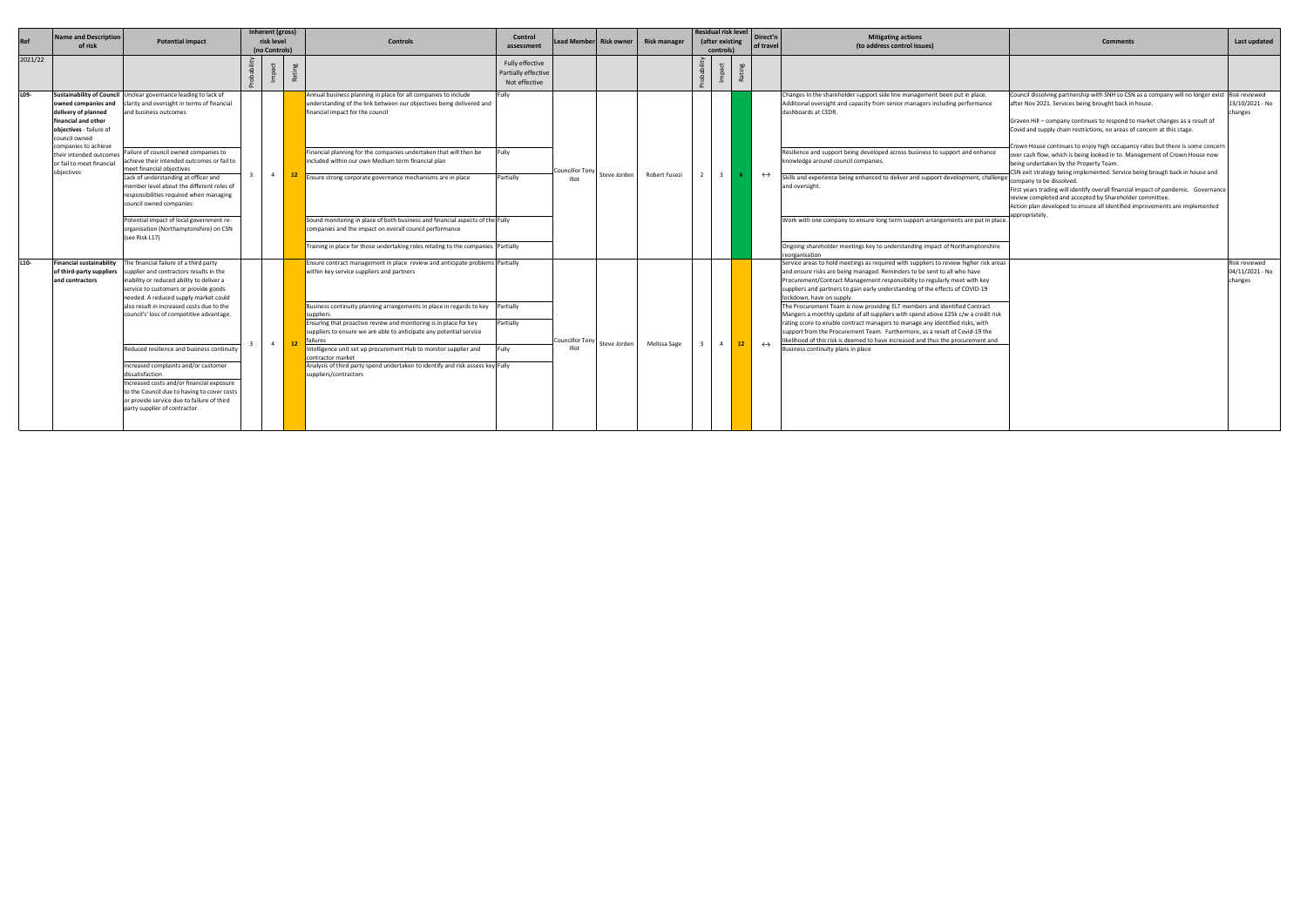|         | <b>Name and Description</b><br>of risk                                                           | <b>Potential impact</b>                                                                                                                                                                                                  | <b>Inherent (gross)</b><br>risk level | Controls                                                                                                                                                                                                                                                                                                                                                    | Control<br>assessment                                   | ead Member               | <b>Risk owner</b> | <b>Risk manager</b> |   | Residual risk level<br>(after existing     | Direct'n<br>of travel | <b>Mitigating actions</b><br>(to address control issues)                                                                                                                                                                                                                                                                                                                                                                                                                                                                                   | <b>Comments</b>                                                                                                                                                                                                                                                                                                                                                                                                  | Last updated                                        |
|---------|--------------------------------------------------------------------------------------------------|--------------------------------------------------------------------------------------------------------------------------------------------------------------------------------------------------------------------------|---------------------------------------|-------------------------------------------------------------------------------------------------------------------------------------------------------------------------------------------------------------------------------------------------------------------------------------------------------------------------------------------------------------|---------------------------------------------------------|--------------------------|-------------------|---------------------|---|--------------------------------------------|-----------------------|--------------------------------------------------------------------------------------------------------------------------------------------------------------------------------------------------------------------------------------------------------------------------------------------------------------------------------------------------------------------------------------------------------------------------------------------------------------------------------------------------------------------------------------------|------------------------------------------------------------------------------------------------------------------------------------------------------------------------------------------------------------------------------------------------------------------------------------------------------------------------------------------------------------------------------------------------------------------|-----------------------------------------------------|
| 2021/22 |                                                                                                  |                                                                                                                                                                                                                          | (no Controls)                         |                                                                                                                                                                                                                                                                                                                                                             | Fully effective<br>Partially effective<br>Not effective |                          |                   |                     |   | controls)<br>- 22                          |                       |                                                                                                                                                                                                                                                                                                                                                                                                                                                                                                                                            |                                                                                                                                                                                                                                                                                                                                                                                                                  |                                                     |
| $L11-$  | <b>Corporate Governance</b><br>Failure of corporate<br>governance leads to<br>negative impact on | hreat to service delivery and performance<br>f good management practices and controls<br>are not adhered to.                                                                                                             |                                       | Clear and robust control framework including: constitution, scheme of<br>delegation, ethical walls policy etc.                                                                                                                                                                                                                                              | Fully                                                   |                          |                   |                     |   |                                            |                       | Standing item at senior officer meetings - regular review of risk and control<br>measures.                                                                                                                                                                                                                                                                                                                                                                                                                                                 | In January 2019, Council agreed to enter into a Compromise Agreement with<br>South Northants DC to ensure the continuation of key aspects of service delivery 16/11/2021 -<br>that required ongoing joint working (following the ending of the partnership<br>S113 Agreement). The Council continues to exit in an orderly manner from its                                                                       | Risk reviewed<br>Comments<br>updated                |
|         | service delivery or the<br>mplementation of major<br>projects providing value                    | Risk of ultra vires activity or lack of legal<br>compliance                                                                                                                                                              |                                       | Clear accountability and resource for corporate governance (including<br>the shareholder role).                                                                                                                                                                                                                                                             |                                                         |                          |                   |                     |   |                                            |                       | Post election member induction programme has been delivered, including<br>governance sessions to councillors on the Constitution, data protection and FOI,<br>finance, equalities and code of conduct.                                                                                                                                                                                                                                                                                                                                     | joint working arrangements in respect of the delivery of a Revenues and Benefits<br>Service to the Council.                                                                                                                                                                                                                                                                                                      |                                                     |
|         | to customers.                                                                                    | Risk of fraud or corruption<br>Risk to financial sustainability if lack of<br>governance results in poor investment<br>decisions or budgetary control.                                                                   |                                       | Integrated budget, performance and risk reporting framework.<br>Corporate programme office and project management framework.<br>Includes project and programme governance.                                                                                                                                                                                  | Fully<br>Partially                                      |                          |                   |                     |   |                                            |                       | Monitoring Officer to attend management team meetings.                                                                                                                                                                                                                                                                                                                                                                                                                                                                                     | Model Code of Conduct has been published by LGA and all Oxon Council<br>Monitoring Officers have met to give initial consideration. Agreed that Oxon<br>authorities ideally wish to adopt a consistent Code across the county, and across<br>County, District, City, Town and Parish Councils. As such, working plan is for<br>Monitoring Officers to achieve a draft to take through each Council post-election |                                                     |
|         |                                                                                                  | Failure of corporate governance in terms<br>of major projects, budgets or council<br>owned companies impacts upon financial<br>sustainability of the council.                                                            |                                       | Internal audit programme aligned to leadership risk register.                                                                                                                                                                                                                                                                                               | Fully                                                   |                          |                   |                     |   |                                            |                       | Annual Governance Statement process was reviewed and strengthened and<br>completed. Corporate Lead Statements which identify potential actions for 2021/22 being in agreement to the proposed approach.<br>have been produced and reviewed by the Corporate Governance Assurance Group.<br>Signed off by Audit Accounts and Risk Committee. The Corporate Governance<br>Assurance Group continues to map governance processes to ensure visibility and to and continue to do so, keeping track of public health advice and developments in | with a view to implementation by May 2022 this is dependent upon each Council<br>Meetings in physical form have been successfully and safely held since May 2021                                                                                                                                                                                                                                                 |                                                     |
|         |                                                                                                  | Inability to support Council's democratic<br>functions / obligations (e.g. return to<br>physical public meetings and public access<br>to meetings).                                                                      | $4 \Box$                              | 16 Training and development resource targeted to address priority issues<br>examples include GDPR, safeguarding etc.                                                                                                                                                                                                                                        | Partially                                               | Councillor<br>Barry Wood | Yvonne Rees       | Anita Bradley       |   | 3 <sup>1</sup>                             | $\leftrightarrow$     | refresh them.                                                                                                                                                                                                                                                                                                                                                                                                                                                                                                                              | guidance.<br>Recruitment process has commenced for the appointment of Independent<br>Persons to assist the Monitoring Officer on member code of conduct complaints<br>The Standards Committee considered the job profile on 11 October 2021. This                                                                                                                                                                |                                                     |
|         |                                                                                                  | Elements of the COVID-19 response and<br>recovery work may be compromised,<br>delayed or not taken forwards.                                                                                                             |                                       | HR policy framework.                                                                                                                                                                                                                                                                                                                                        | Partially                                               |                          |                   |                     |   |                                            |                       |                                                                                                                                                                                                                                                                                                                                                                                                                                                                                                                                            | will now proceed to advert with interviews set for late November.<br>Action plans have been set to strengthen the information governance<br>arrangements                                                                                                                                                                                                                                                         |                                                     |
|         |                                                                                                  |                                                                                                                                                                                                                          |                                       | Annual governance statement process undertaken for 2020/21 under<br>oversight of the Corporate Governance Assurance Group (CGAG) for<br>Cherwell and Oxon. The Group has taken an aligned approach (with<br>Oxon CC) to work up a revised and complementary Annual<br>Governance Statement which also connects more fully and earlier with<br>ELT and CEDR. | Partially                                               |                          |                   |                     |   |                                            |                       |                                                                                                                                                                                                                                                                                                                                                                                                                                                                                                                                            |                                                                                                                                                                                                                                                                                                                                                                                                                  |                                                     |
|         |                                                                                                  |                                                                                                                                                                                                                          |                                       | CGAG also mapping respective (CDC/Oxon CC) governance processes<br>to achieve alignment and efficiency where appropriate. Annual Review<br>of the Constitution will take place each Autumn led by the Overview &<br>Scrutiny Committee and approved by Full Council                                                                                         |                                                         |                          |                   |                     |   |                                            |                       |                                                                                                                                                                                                                                                                                                                                                                                                                                                                                                                                            |                                                                                                                                                                                                                                                                                                                                                                                                                  |                                                     |
| L12     | <b>Oxfordshire Growth</b><br>Deal - (contract with<br>HMG)                                       | Failure to meet its obligations as a partner<br>within the Growth Deal could see Cherwell<br>as a factor in Government holding back<br>some or all of its funding and/or cease to<br>extend the arrangement beyond 2023. |                                       | Established programme structure and partnership ethos to support<br>effective programme delivery.                                                                                                                                                                                                                                                           | Fully                                                   |                          |                   |                     |   |                                            |                       | A CDC GD programme and programme board capability.                                                                                                                                                                                                                                                                                                                                                                                                                                                                                         | Discussions are progressing amongst key officers to address the gaps left by the<br>departure of the former Programme Management Officer. An interim solution<br>has been found whereby a Service Manager has been assigned, temporarily, to<br>support the programme. Year Four Plans of Work continue to be delivered and<br>the Cherwell Programme currently remains broadly speaking on track.               | Risk reviewed ar<br>Comment<br>Updated<br>15/11/21. |
|         |                                                                                                  | Failure to replace Programme<br>Management Officer could adversely affect<br>delivery and stability of the overall<br>Cherwell programme.                                                                                |                                       | Put suitable arrangements in place to deliver the Project Management Fully, when<br>function.                                                                                                                                                                                                                                                               | mplemented (not<br>mplemented yet).                     |                          |                   |                     |   |                                            |                       | Meetings to take place with key colleagues to implement suitable arrangements to<br>deliver the Project Management function.                                                                                                                                                                                                                                                                                                                                                                                                               |                                                                                                                                                                                                                                                                                                                                                                                                                  |                                                     |
|         |                                                                                                  | Infrastructure milestone delivery late (for<br>infrastructure linked to accelerated<br>housing)                                                                                                                          |                                       | Engagement with housing developers to understand their commercial Partially<br>constraints.                                                                                                                                                                                                                                                                 |                                                         |                          |                   |                     |   |                                            |                       | Work stream plans of work (work stream brief, schedule, RAID log)                                                                                                                                                                                                                                                                                                                                                                                                                                                                          |                                                                                                                                                                                                                                                                                                                                                                                                                  |                                                     |
|         |                                                                                                  | Accelerated housing numbers delivered<br>late, outside of the programme time scale                                                                                                                                       | $5-1$                                 | Engage with developers to ascertain which sites would benefit most Partially<br>from infrastructure delivery.                                                                                                                                                                                                                                               |                                                         | Councillor<br>Barry Wood | Robert Jolley     | TBA                 | 5 | $\overline{\mathbf{3}}$<br>15 <sub>1</sub> | $\leftrightarrow$     | Structured engagement with developers to better understand their needs.                                                                                                                                                                                                                                                                                                                                                                                                                                                                    |                                                                                                                                                                                                                                                                                                                                                                                                                  |                                                     |
|         |                                                                                                  | Delivery of Infrastructure projects fail to<br>accelerate housing delivery as commercial<br>pressures impact house builders                                                                                              |                                       | Identify potential "top up" schemes to supplement GD affordable<br>housing scheme.                                                                                                                                                                                                                                                                          | Fully                                                   |                          |                   |                     |   |                                            |                       | Appropriate escalation of issues to agree programme flexibilities where required.                                                                                                                                                                                                                                                                                                                                                                                                                                                          |                                                                                                                                                                                                                                                                                                                                                                                                                  |                                                     |
|         |                                                                                                  | Delivery of affordable houses below<br>programme targets as GD contributions<br>insufficient to attract sufficient builders/<br>egistered providers                                                                      |                                       | Utilise effective Programme controls to facilitate prompt escalation of Fully<br>issues to enable appropriate decision making and delivery timescale<br>review.                                                                                                                                                                                             |                                                         |                          |                   |                     |   |                                            |                       | Improved collaboration working with partners.                                                                                                                                                                                                                                                                                                                                                                                                                                                                                              |                                                                                                                                                                                                                                                                                                                                                                                                                  |                                                     |
|         |                                                                                                  | Oxfordshire Plan delivered late                                                                                                                                                                                          |                                       | Develop Year 4 Plans of Work to detail the expected delivery by CDC Partially<br>for Year 4 of the Growth Deal Programme; building on the experiences<br>and knowledge gained during previous years.                                                                                                                                                        |                                                         |                          |                   |                     |   |                                            |                       | Ongoing work with partners to realistically reflect deliverable schemes within<br>programme time frame.                                                                                                                                                                                                                                                                                                                                                                                                                                    |                                                                                                                                                                                                                                                                                                                                                                                                                  |                                                     |

| <b>Mitigating actions</b><br>(to address control issues)                                                                                                                                                                                                                                                                  | <b>Comments</b>                                                                                                                                                                                                                                                                                                                                                                                                                                                                                                                                                                                                                                                                                                                                                                                                                                                                                                                                                                                                | Last updated                                         |
|---------------------------------------------------------------------------------------------------------------------------------------------------------------------------------------------------------------------------------------------------------------------------------------------------------------------------|----------------------------------------------------------------------------------------------------------------------------------------------------------------------------------------------------------------------------------------------------------------------------------------------------------------------------------------------------------------------------------------------------------------------------------------------------------------------------------------------------------------------------------------------------------------------------------------------------------------------------------------------------------------------------------------------------------------------------------------------------------------------------------------------------------------------------------------------------------------------------------------------------------------------------------------------------------------------------------------------------------------|------------------------------------------------------|
|                                                                                                                                                                                                                                                                                                                           |                                                                                                                                                                                                                                                                                                                                                                                                                                                                                                                                                                                                                                                                                                                                                                                                                                                                                                                                                                                                                |                                                      |
| cer meetings - regular review of risk and control<br>ction programme has been delivered, including<br>incillors on the Constitution, data protection and FOI,<br>e of conduct.<br>d management team meetings.<br>ent process was reviewed and strengthened and<br>Statements which identify potential actions for 2021/22 | In January 2019, Council agreed to enter into a Compromise Agreement with<br>South Northants DC to ensure the continuation of key aspects of service delivery 16/11/2021 -<br>that required ongoing joint working (following the ending of the partnership<br>S113 Agreement). The Council continues to exit in an orderly manner from its<br>joint working arrangements in respect of the delivery of a Revenues and Benefits<br>Service to the Council.<br>Model Code of Conduct has been published by LGA and all Oxon Council<br>Monitoring Officers have met to give initial consideration. Agreed that Oxon<br>authorities ideally wish to adopt a consistent Code across the county, and across<br>County, District, City, Town and Parish Councils. As such, working plan is for<br>Monitoring Officers to achieve a draft to take through each Council post-election<br>with a view to implementation by May 2022 this is dependent upon each Council<br>being in agreement to the proposed approach. | Risk reviewed<br>Comments<br>updated                 |
| viewed by the Corporate Governance Assurance Group.<br>ts and Risk Committee. The Corporate Governance<br>to map governance processes to ensure visibility and to                                                                                                                                                         | Meetings in physical form have been successfully and safely held since May 2021<br>and continue to do so, keeping track of public health advice and developments in<br>guidance.                                                                                                                                                                                                                                                                                                                                                                                                                                                                                                                                                                                                                                                                                                                                                                                                                               |                                                      |
|                                                                                                                                                                                                                                                                                                                           | Recruitment process has commenced for the appointment of Independent<br>Persons to assist the Monitoring Officer on member code of conduct complaints.<br>The Standards Committee considered the job profile on 11 October 2021. This<br>will now proceed to advert with interviews set for late November.<br>Action plans have been set to strengthen the information governance<br>arrangements                                                                                                                                                                                                                                                                                                                                                                                                                                                                                                                                                                                                              |                                                      |
|                                                                                                                                                                                                                                                                                                                           |                                                                                                                                                                                                                                                                                                                                                                                                                                                                                                                                                                                                                                                                                                                                                                                                                                                                                                                                                                                                                |                                                      |
|                                                                                                                                                                                                                                                                                                                           |                                                                                                                                                                                                                                                                                                                                                                                                                                                                                                                                                                                                                                                                                                                                                                                                                                                                                                                                                                                                                |                                                      |
| programme board capability.                                                                                                                                                                                                                                                                                               | Discussions are progressing amongst key officers to address the gaps left by the<br>departure of the former Programme Management Officer. An interim solution<br>has been found whereby a Service Manager has been assigned, temporarily, to<br>support the programme. Year Four Plans of Work continue to be delivered and<br>the Cherwell Programme currently remains broadly speaking on track.                                                                                                                                                                                                                                                                                                                                                                                                                                                                                                                                                                                                             | Risk reviewed and<br>Comment<br>Updated<br>15/11/21. |
| h key colleagues to implement suitable arrangements to<br>ment function.                                                                                                                                                                                                                                                  |                                                                                                                                                                                                                                                                                                                                                                                                                                                                                                                                                                                                                                                                                                                                                                                                                                                                                                                                                                                                                |                                                      |
| (work stream brief, schedule, RAID log).                                                                                                                                                                                                                                                                                  |                                                                                                                                                                                                                                                                                                                                                                                                                                                                                                                                                                                                                                                                                                                                                                                                                                                                                                                                                                                                                |                                                      |
| th developers to better understand their needs.                                                                                                                                                                                                                                                                           |                                                                                                                                                                                                                                                                                                                                                                                                                                                                                                                                                                                                                                                                                                                                                                                                                                                                                                                                                                                                                |                                                      |
| sues to agree programme flexibilities where required.                                                                                                                                                                                                                                                                     |                                                                                                                                                                                                                                                                                                                                                                                                                                                                                                                                                                                                                                                                                                                                                                                                                                                                                                                                                                                                                |                                                      |
| rking with partners.                                                                                                                                                                                                                                                                                                      |                                                                                                                                                                                                                                                                                                                                                                                                                                                                                                                                                                                                                                                                                                                                                                                                                                                                                                                                                                                                                |                                                      |
| s to realistically reflect deliverable schemes within                                                                                                                                                                                                                                                                     |                                                                                                                                                                                                                                                                                                                                                                                                                                                                                                                                                                                                                                                                                                                                                                                                                                                                                                                                                                                                                |                                                      |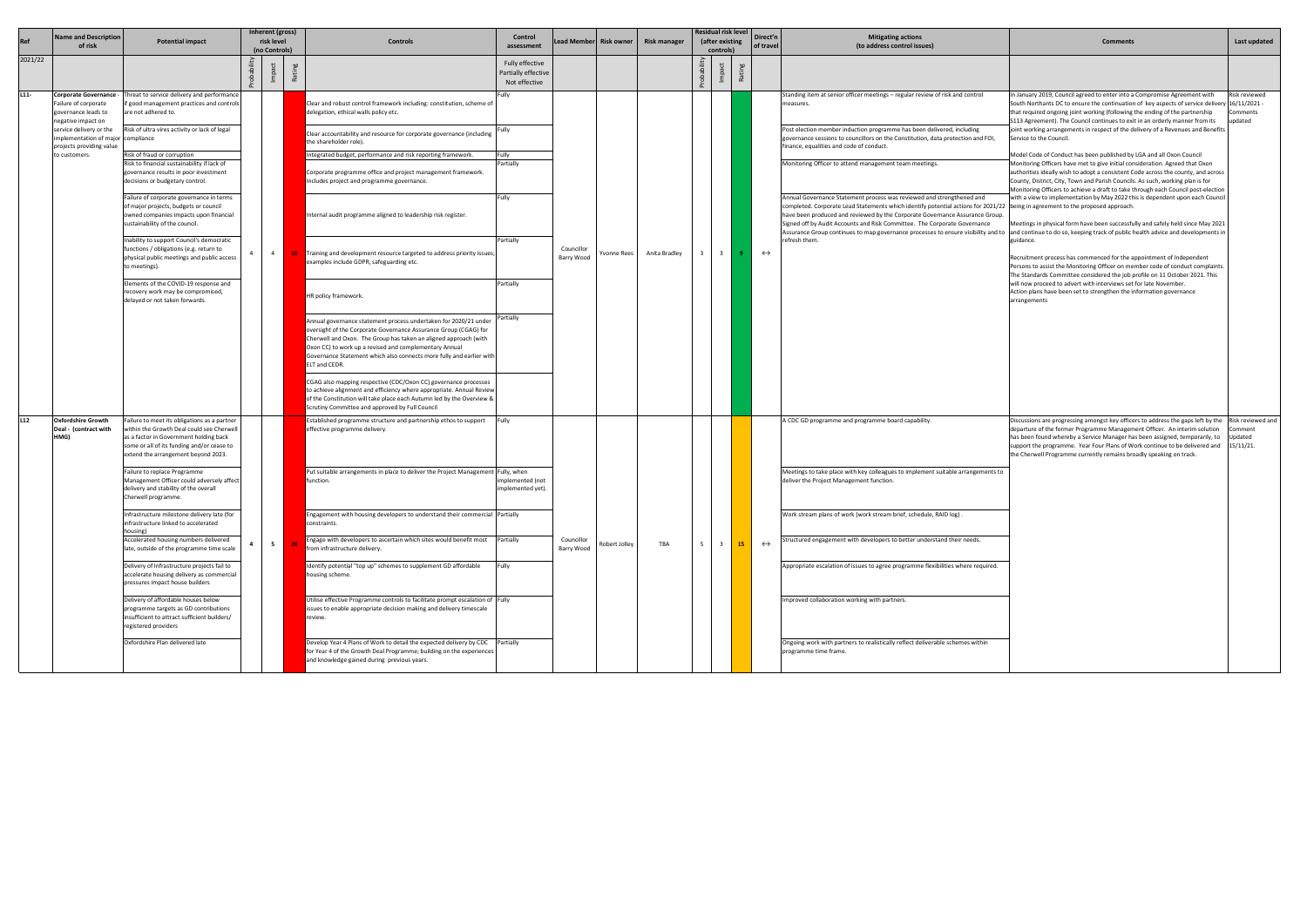| <b>Mitigating actions</b><br>(to address control issues)                                                                                                                                                                                                                                                          | <b>Comments</b>                                                                                                                                                                                                                                                                                                                                                                                                                                                                                                                                                                                                                                                                                                                                                        | Last updated                                                        |
|-------------------------------------------------------------------------------------------------------------------------------------------------------------------------------------------------------------------------------------------------------------------------------------------------------------------|------------------------------------------------------------------------------------------------------------------------------------------------------------------------------------------------------------------------------------------------------------------------------------------------------------------------------------------------------------------------------------------------------------------------------------------------------------------------------------------------------------------------------------------------------------------------------------------------------------------------------------------------------------------------------------------------------------------------------------------------------------------------|---------------------------------------------------------------------|
|                                                                                                                                                                                                                                                                                                                   |                                                                                                                                                                                                                                                                                                                                                                                                                                                                                                                                                                                                                                                                                                                                                                        |                                                                     |
| Regular reporting on joint working proposals to the senior management team.<br>HR polices in place to enable joint working proposals to be delivered                                                                                                                                                              | The Audit plan for 2021/22 will ensure joint working arrangements are included.<br>Plans are in place to consider further opportunities for joint working and these<br>are reported to the Partnership Working Group. Additional briefings have taken<br>place with new Members at OCC to ensure the scope and scale of the<br>partnership is understood and embedded.                                                                                                                                                                                                                                                                                                                                                                                                 | Risk reviewed<br>16/11/2021 -No<br>changes                          |
| Ongoing delivery of transition projects.<br>Ongoing staff communications.<br>Legal advice sought where appropriate. Plans are in place to transition all of the<br>affected services. These are monitored through project governance and bi-lateral<br>discussions between the s151 officers of the two councils. | On-going service delivery arrangements to SNC (now WNC) set out clearly and<br>underpinned by the Collaboration Agreement with protocols in place for dealing<br>with any emerging issues.<br>WNC have now set out a timeframe for or transitional arrangements for<br>revenues and benefits services going into West Northamptonshire Unitary. Legal<br>advice has been sought with regards to governance and technical advice has<br>been sought regarding technology. CEDR level shareholder and governance roles<br>clarified with regards to shared services delivery company CSN.<br>It is expected that this risk will reduce further in the coming months, the<br>insourcing of revenues and benefits is on track and will be completed by 5<br>November 2021. | Risk reviewed<br>$16/11/2021 -$<br><b>Residual Riisk</b><br>Updated |

| Ref     | Name and Description<br>of risk                                                                                                                                                                                                                   | <b>Potential impact</b>                                                                                                                                                                                                       |                | risk level     | Inherent (gross) | <b>Controls</b>                                                                                                                                                                                                                                                                                                                                                                                                                                                  | Control<br>assessment                                                                                                                                                 |                          | ead Memberl Risk owner. | <b>Risk manager</b> | <b>Residual risk level</b><br>(after existing |                         | Direct'n<br>of travel | <b>Mitigating actions</b><br>(to address control issues) | Comments                                                                                                                                                                                                                                                                                                          | Last updated                                                                                                                                                                                                                                                                                                                                                                                                                                                                                                                                                                                                                                                                                                                                                                        |                                                   |
|---------|---------------------------------------------------------------------------------------------------------------------------------------------------------------------------------------------------------------------------------------------------|-------------------------------------------------------------------------------------------------------------------------------------------------------------------------------------------------------------------------------|----------------|----------------|------------------|------------------------------------------------------------------------------------------------------------------------------------------------------------------------------------------------------------------------------------------------------------------------------------------------------------------------------------------------------------------------------------------------------------------------------------------------------------------|-----------------------------------------------------------------------------------------------------------------------------------------------------------------------|--------------------------|-------------------------|---------------------|-----------------------------------------------|-------------------------|-----------------------|----------------------------------------------------------|-------------------------------------------------------------------------------------------------------------------------------------------------------------------------------------------------------------------------------------------------------------------------------------------------------------------|-------------------------------------------------------------------------------------------------------------------------------------------------------------------------------------------------------------------------------------------------------------------------------------------------------------------------------------------------------------------------------------------------------------------------------------------------------------------------------------------------------------------------------------------------------------------------------------------------------------------------------------------------------------------------------------------------------------------------------------------------------------------------------------|---------------------------------------------------|
| 2021/22 |                                                                                                                                                                                                                                                   |                                                                                                                                                                                                                               |                | (no Controls)  | R.               |                                                                                                                                                                                                                                                                                                                                                                                                                                                                  | Fully effective<br>Partially effective<br>Not effective                                                                                                               |                          |                         |                     |                                               | controls)               | <b>Ra</b>             |                                                          |                                                                                                                                                                                                                                                                                                                   |                                                                                                                                                                                                                                                                                                                                                                                                                                                                                                                                                                                                                                                                                                                                                                                     |                                                   |
| $L13-$  | <b>Joint Working</b><br>That the challenges and<br>risks associated with<br>joint working between<br>Cherwell and OCC,                                                                                                                            | Opportunities for joint working take longer<br>o develop than planned delaying potentia<br>service improvements for residents and<br>communities.                                                                             | $\mathbf{R}$   |                |                  | S113 agreement in place with Oxfordshire County Council<br>Partnership working group meets quarterly programme management<br>in place.                                                                                                                                                                                                                                                                                                                           | Fully                                                                                                                                                                 |                          |                         |                     |                                               |                         |                       |                                                          | Regular reporting on joint working proposals to the senior management team.<br>HR polices in place to enable joint working proposals to be delivered                                                                                                                                                              | The Audit plan for 2021/22 will ensure joint working arrangements are included.<br>Plans are in place to consider further opportunities for joint working and these<br>are reported to the Partnership Working Group. Additional briefings have taken changes<br>place with new Members at OCC to ensure the scope and scale of the<br>partnership is understood and embedded.                                                                                                                                                                                                                                                                                                                                                                                                      | Risk reviewed<br>16/11/2021-No                    |
|         | outweigh the benefits<br>and impacts on the<br>provision of services to<br>residents and<br>communities.                                                                                                                                          | Resources are allocated to the<br>development of proposals, reducing the<br>capacity of the Council to deliver on its<br>priorities and plans, impacting on quality of<br>services delivered to residents and<br>communities. |                | $3^{\circ}$    |                  | Partnership Working Group established with OCC to oversee the<br>development of joint working proposals.                                                                                                                                                                                                                                                                                                                                                         | Fully                                                                                                                                                                 | Councillor Ian<br>Corkin | Yvonne Rees             | Claire Taylor       |                                               | $\overline{\mathbf{3}}$ |                       | $\leftrightarrow$                                        |                                                                                                                                                                                                                                                                                                                   |                                                                                                                                                                                                                                                                                                                                                                                                                                                                                                                                                                                                                                                                                                                                                                                     |                                                   |
|         |                                                                                                                                                                                                                                                   | Uncertainty around joint working could<br>lead to reduced staff morale and<br>potentially increase staff turnover.                                                                                                            |                |                |                  | Robust programme and project management methodologies in place. Fully                                                                                                                                                                                                                                                                                                                                                                                            | Fully                                                                                                                                                                 |                          |                         |                     |                                               |                         |                       |                                                          |                                                                                                                                                                                                                                                                                                                   |                                                                                                                                                                                                                                                                                                                                                                                                                                                                                                                                                                                                                                                                                                                                                                                     |                                                   |
|         |                                                                                                                                                                                                                                                   | Benefits to be realised from joint working<br>business cases do not materialise or take<br>longer to deliver than planned.                                                                                                    |                |                |                  | Regular meetings of the OCC Cabinet and CDC Executive in place to<br>oversee development of partnership.                                                                                                                                                                                                                                                                                                                                                         |                                                                                                                                                                       |                          |                         |                     |                                               |                         |                       |                                                          |                                                                                                                                                                                                                                                                                                                   |                                                                                                                                                                                                                                                                                                                                                                                                                                                                                                                                                                                                                                                                                                                                                                                     |                                                   |
| $L14-$  | <b>Legacy Shared Services</b><br>Partnership - West<br>Northamptonshire<br>Council: Failure to<br>effectively manage<br>legacy partnership<br>arrangements with WNO<br>results in increased cost:<br>or service provision /<br>operational risks. | Services impacted by the legacy<br>partnership are HR (payroll), IT and<br>revenues and benefits.                                                                                                                             | $\overline{a}$ | $\overline{4}$ |                  | . Plan in place to transition IT arrangements.<br>. Plan in place to transition revenues and benefits service, recruitment<br>plans in place to plug any provision gaps.<br>. Project teams are in place to oversee both transitional projects.<br>. HR engaging with WNC regarding payroll provision.<br>. All affected services subject to internal audit and performance<br>management regimes.<br>• Governance advice sought with regards to CSN (teckal co) | Partially effective.<br><b>Full effectiveness</b><br>requires ongoing<br>engagement from<br>WNC. It is<br>anticipated that this<br>risk will reduce<br>during 2021/22 | Councillor<br>Barry Wood | <b>Yvonne Rees</b>      | Claire Taylor       |                                               | 2                       |                       | ↓                                                        | Ongoing delivery of transition projects.<br>Ongoing staff communications.<br>Legal advice sought where appropriate. Plans are in place to transition all of the<br>affected services. These are monitored through project governance and bi-lateral<br>discussions between the s151 officers of the two councils. | On-going service delivery arrangements to SNC (now WNC) set out clearly and<br>underpinned by the Collaboration Agreement with protocols in place for dealing 16/11/2021 -<br>with any emerging issues.<br>WNC have now set out a timeframe for or transitional arrangements for<br>revenues and benefits services going into West Northamptonshire Unitary. Legal<br>advice has been sought with regards to governance and technical advice has<br>been sought regarding technology. CEDR level shareholder and governance roles<br>clarified with regards to shared services delivery company CSN.<br>It is expected that this risk will reduce further in the coming months, the<br>insourcing of revenues and benefits is on track and will be completed by 5<br>November 2021. | Risk reviewed<br><b>Residual Riisk</b><br>Updated |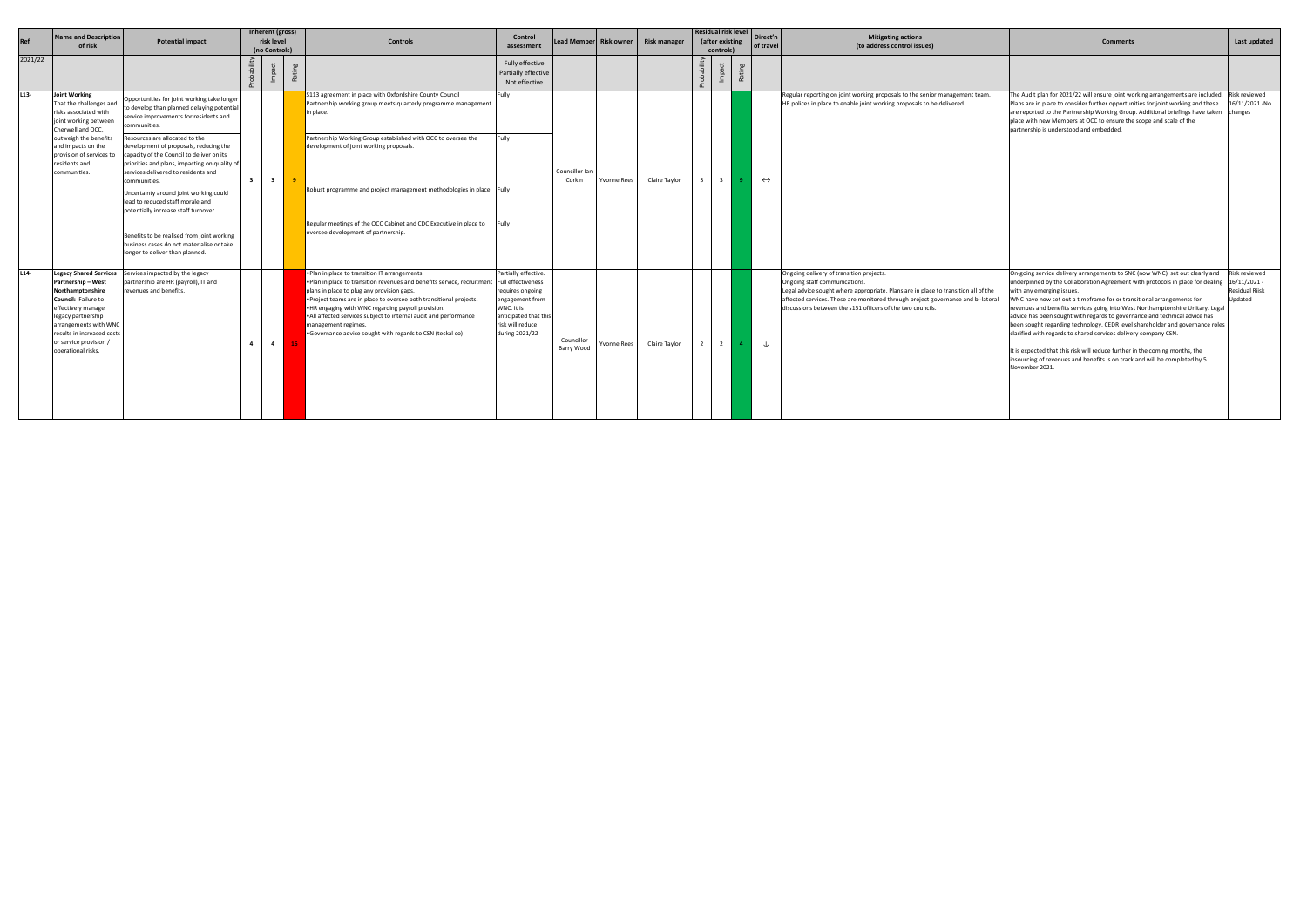| Ref     | <b>Name and Description</b><br>of risk                                                                                                                                                                                                  | <b>Potential impact</b>                                                                         | Inherent (gross)<br>risk level<br>(no Controls) |             | <b>Controls</b>                                                                                                                                                                                                                                                                                                                | Control<br>assessment                                   | Lead Member Risk owner                    |               | Risk manager   |                | Residual risk level<br>(after existing<br>controls) |                                                                                                                                                                                                                                                                                                                                                                                                                                | Direct'n<br>of trave                                                                                                                                                                                                                                                                                                                                                                    | <b>Mitigating actions</b><br>(to address control issues)                                                                                                                                                                                                                                                                                                                                                                                                                                                      | Comments                                                                                                                                                                                                                                                          | Last updated                         |
|---------|-----------------------------------------------------------------------------------------------------------------------------------------------------------------------------------------------------------------------------------------|-------------------------------------------------------------------------------------------------|-------------------------------------------------|-------------|--------------------------------------------------------------------------------------------------------------------------------------------------------------------------------------------------------------------------------------------------------------------------------------------------------------------------------|---------------------------------------------------------|-------------------------------------------|---------------|----------------|----------------|-----------------------------------------------------|--------------------------------------------------------------------------------------------------------------------------------------------------------------------------------------------------------------------------------------------------------------------------------------------------------------------------------------------------------------------------------------------------------------------------------|-----------------------------------------------------------------------------------------------------------------------------------------------------------------------------------------------------------------------------------------------------------------------------------------------------------------------------------------------------------------------------------------|---------------------------------------------------------------------------------------------------------------------------------------------------------------------------------------------------------------------------------------------------------------------------------------------------------------------------------------------------------------------------------------------------------------------------------------------------------------------------------------------------------------|-------------------------------------------------------------------------------------------------------------------------------------------------------------------------------------------------------------------------------------------------------------------|--------------------------------------|
| 2021/22 |                                                                                                                                                                                                                                         |                                                                                                 |                                                 |             |                                                                                                                                                                                                                                                                                                                                | Fully effective<br>Partially effective<br>Not effective |                                           |               |                |                |                                                     | Ra                                                                                                                                                                                                                                                                                                                                                                                                                             |                                                                                                                                                                                                                                                                                                                                                                                         |                                                                                                                                                                                                                                                                                                                                                                                                                                                                                                               |                                                                                                                                                                                                                                                                   |                                      |
| $L15-$  | <b>Workforce Strategy</b><br>The lack of effective<br>workforce strategies<br>could impact on our<br>ability to deliver Council                                                                                                         | Limit our ability to recruit, retain and<br>levelop staff                                       |                                                 |             | Analysis of workforce data and on-going monitoring of issues.                                                                                                                                                                                                                                                                  | Partially effective                                     |                                           |               |                |                |                                                     |                                                                                                                                                                                                                                                                                                                                                                                                                                |                                                                                                                                                                                                                                                                                                                                                                                         | Development of relevant workforce plans. IT has built a new reporting system with  HR continues to work closely with all service heads at the council, to address a<br>a RAG rating to update each area indicating and/or forecasting significant staff<br>pressures when they happen due to COVID-19. This data is collected and monitored  HR payroll system, to improve the quality of data and reporting from the system.<br>fortnightly. HR monitors and report sickness absence data on a weekly basis. | range of HR requirements. Work continues with the implimentation of iTrent, the 11/11/21 -<br>Sickness absence continues to be monitored along with the impact on services<br>across the council. HR is working with areas experiencing recruitment difficulties. | Risk reviewed<br>comments<br>updated |
|         | priorities and services.                                                                                                                                                                                                                | mpact on our ability to deliver high quality<br>services                                        |                                                 |             | Key staff in post to address risks (e.g. strategic HR business partners) Fully                                                                                                                                                                                                                                                 |                                                         |                                           |               |                |                |                                                     |                                                                                                                                                                                                                                                                                                                                                                                                                                |                                                                                                                                                                                                                                                                                                                                                                                         | Development of new L&D strategy, including apprenticeships.                                                                                                                                                                                                                                                                                                                                                                                                                                                   |                                                                                                                                                                                                                                                                   |                                      |
|         |                                                                                                                                                                                                                                         | Overreliance on temporary staff                                                                 | $\overline{4}$<br>$\overline{3}$                | 12          | Weekly Vacancy Management process in place                                                                                                                                                                                                                                                                                     | Fully                                                   | Councillor lar<br>Claire Taylor<br>Corkin | Karen Edwards |                |                | 8 <sup>1</sup>                                      | $\leftrightarrow$                                                                                                                                                                                                                                                                                                                                                                                                              | Development of specific recruitment and retention strategies. It is planned for CDC<br>to join the Commensura Managed Services contract which is in place at OCC to<br>ensure that the Council has access to a much wider pool of staffing agencies at<br>competitive rates.                                                                                                            |                                                                                                                                                                                                                                                                                                                                                                                                                                                                                                               |                                                                                                                                                                                                                                                                   |                                      |
|         |                                                                                                                                                                                                                                         | Additional training and development costs                                                       |                                                 |             | Ongoing service redesign will set out long term service requirements Partially                                                                                                                                                                                                                                                 |                                                         |                                           |               |                |                |                                                     | There are indications that specific service areas are beginning to experience<br>recruitment difficulties for professional roles. HR is working with the relevant<br>directors to consider alternative resourcing methods.<br>New IT system is being implemented to improve our workforce data. The ability to                                                                                                                 |                                                                                                                                                                                                                                                                                                                                                                                         |                                                                                                                                                                                                                                                                                                                                                                                                                                                                                                               |                                                                                                                                                                                                                                                                   |                                      |
|         |                                                                                                                                                                                                                                         |                                                                                                 |                                                 |             |                                                                                                                                                                                                                                                                                                                                |                                                         |                                           |               |                |                |                                                     |                                                                                                                                                                                                                                                                                                                                                                                                                                |                                                                                                                                                                                                                                                                                                                                                                                         | interrogate and access key data (ongoing) in order to inform workforce strategies.                                                                                                                                                                                                                                                                                                                                                                                                                            |                                                                                                                                                                                                                                                                   |                                      |
| L16-    | <b>Covid-19 Community</b><br>and Customers<br>Significant spread of the<br>Covid-19 virus results in<br>potential impacts in<br>terms of customers and<br>communities. Including<br>community resilience,<br>ability to access services | Possible reductions in frontline service<br>delivery, events, meetings and customer<br>contact. |                                                 |             | Business Continuity Plans have been reviewed and tested to ensure<br>the ongoing delivery of priority services.                                                                                                                                                                                                                | Fully<br>Partially                                      |                                           |               |                |                |                                                     | Ongoing review and implementation of Council and partnership business continuity  The nature of the risk is such that national public health guidelines will determine Risk reviewed<br>and emergency planning arrangements.<br>COVID Response Programme is in place and supporting with ongoing response and<br>recovery work.<br>Outbreak planning and Standard Operating Procedures are in place and regularly<br>reviewed. | the councils' response. The councils will enact any support schemes as set out by 12/11/2021 -No<br>national government as they emerge.<br>Oxfordshire Health Protection Board.<br>There is continuing monitoring of case numbers and infection rates in population<br>through the Oxfordshire System and Cherwell are involved with these groups to<br>understand any increase in risk | changes                                                                                                                                                                                                                                                                                                                                                                                                                                                                                                       |                                                                                                                                                                                                                                                                   |                                      |
|         | consequences of<br>prolonged social<br>distancing or isolation,                                                                                                                                                                         | Economic hardship impacting local<br>business and potentially the local<br>workforce.           |                                                 |             | Remote (home based) working in place, to facilitate self isolation and<br>limit impact on service delivery.                                                                                                                                                                                                                    |                                                         |                                           |               |                |                |                                                     |                                                                                                                                                                                                                                                                                                                                                                                                                                |                                                                                                                                                                                                                                                                                                                                                                                         |                                                                                                                                                                                                                                                                                                                                                                                                                                                                                                               |                                                                                                                                                                                                                                                                   |                                      |
|         | economic impacts to<br>business, including but<br>not limited to the visitor                                                                                                                                                            | npact on vulnerable residents who may<br>ind it harder to access services.                      |                                                 | $4 \square$ | Communications stepped up, to support remote working, reinforce<br>national guidelines and set out the current organisational response.                                                                                                                                                                                        |                                                         | Councillor<br>Barry Wood                  |               |                |                |                                                     |                                                                                                                                                                                                                                                                                                                                                                                                                                |                                                                                                                                                                                                                                                                                                                                                                                         |                                                                                                                                                                                                                                                                                                                                                                                                                                                                                                               |                                                                                                                                                                                                                                                                   |                                      |
|         | economy.                                                                                                                                                                                                                                | Increased demand on both frontline and<br>enabling services.                                    |                                                 |             | Regular updates from Director of Public Health, shared internally and<br>externally. Partnership communications. Partnership communications Partially<br>enhanced and regular conversations convened.                                                                                                                          |                                                         |                                           | Yvonne Rees   | Rob MacDougall | $\overline{4}$ | $\overline{a}$                                      |                                                                                                                                                                                                                                                                                                                                                                                                                                | $\leftrightarrow$                                                                                                                                                                                                                                                                                                                                                                       |                                                                                                                                                                                                                                                                                                                                                                                                                                                                                                               |                                                                                                                                                                                                                                                                   |                                      |
|         |                                                                                                                                                                                                                                         | Prolonged risk of social isolation and the<br>mental and physical consequence thereof.          |                                                 |             | Regular teleconference with local councils and emergency services<br>discussing updates, concerns and best practice. (in-line with usual<br>business continuity and emergency planning protocols). Mutual aid<br>where appropriate with regional Thames Valley partners enable a<br>tactical response to community resilience. | Fully                                                   |                                           |               |                |                |                                                     |                                                                                                                                                                                                                                                                                                                                                                                                                                |                                                                                                                                                                                                                                                                                                                                                                                         |                                                                                                                                                                                                                                                                                                                                                                                                                                                                                                               |                                                                                                                                                                                                                                                                   |                                      |
|         |                                                                                                                                                                                                                                         |                                                                                                 |                                                 |             | Tactical response to community resilience.<br>Creation of a dedicated telephony helpline to support the most                                                                                                                                                                                                                   | Fully                                                   |                                           |               |                |                |                                                     |                                                                                                                                                                                                                                                                                                                                                                                                                                |                                                                                                                                                                                                                                                                                                                                                                                         |                                                                                                                                                                                                                                                                                                                                                                                                                                                                                                               |                                                                                                                                                                                                                                                                   |                                      |
|         |                                                                                                                                                                                                                                         |                                                                                                 |                                                 |             | clinically extremely vulnerable (shielded) residents in the county and Fully<br>operating extended hours each day.                                                                                                                                                                                                             |                                                         |                                           |               |                |                |                                                     |                                                                                                                                                                                                                                                                                                                                                                                                                                |                                                                                                                                                                                                                                                                                                                                                                                         |                                                                                                                                                                                                                                                                                                                                                                                                                                                                                                               |                                                                                                                                                                                                                                                                   |                                      |
|         |                                                                                                                                                                                                                                         |                                                                                                 |                                                 |             | Provision of additional body storage as temporary place of rest to<br>support the current mortuary provision.                                                                                                                                                                                                                  |                                                         |                                           |               |                |                |                                                     |                                                                                                                                                                                                                                                                                                                                                                                                                                |                                                                                                                                                                                                                                                                                                                                                                                         |                                                                                                                                                                                                                                                                                                                                                                                                                                                                                                               |                                                                                                                                                                                                                                                                   |                                      |
|         |                                                                                                                                                                                                                                         |                                                                                                 |                                                 |             | Face to face customer events e.g. wedding ceremony, library provision<br>ceased in line with government guidance.                                                                                                                                                                                                              |                                                         |                                           |               |                |                |                                                     |                                                                                                                                                                                                                                                                                                                                                                                                                                |                                                                                                                                                                                                                                                                                                                                                                                         |                                                                                                                                                                                                                                                                                                                                                                                                                                                                                                               |                                                                                                                                                                                                                                                                   |                                      |
|         |                                                                                                                                                                                                                                         |                                                                                                 |                                                 |             | Engagement with suppliers to manage impacts across the supply                                                                                                                                                                                                                                                                  | Partially                                               |                                           |               |                |                |                                                     |                                                                                                                                                                                                                                                                                                                                                                                                                                |                                                                                                                                                                                                                                                                                                                                                                                         |                                                                                                                                                                                                                                                                                                                                                                                                                                                                                                               |                                                                                                                                                                                                                                                                   |                                      |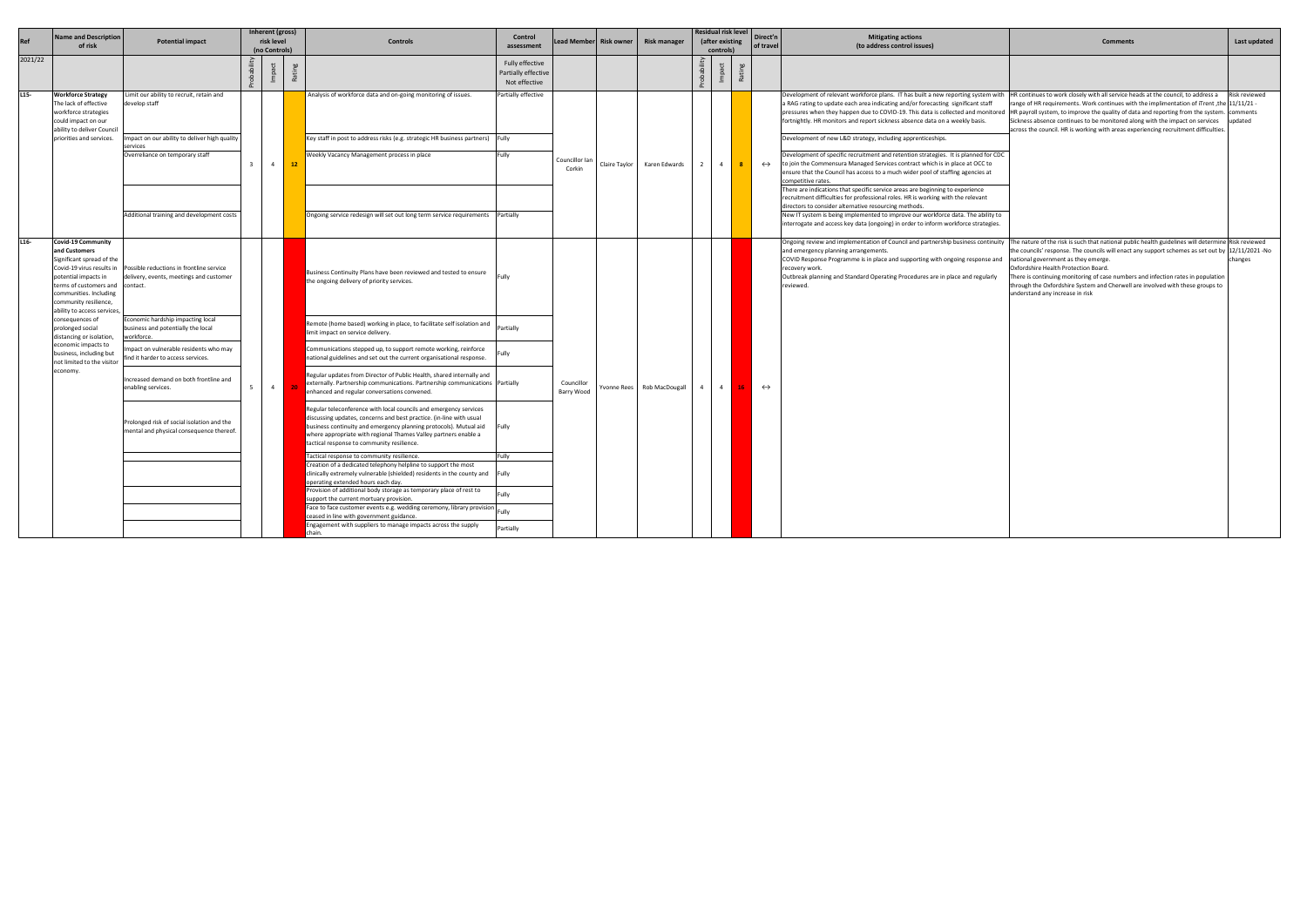| Re      | <b>Name and Description</b><br>of risk                                                                                                              | <b>Potential impact</b>                                                                                                                                                  |                                                                                           | Inherent (gross)<br>risk level<br>(no Controls)                            | <b>Controls</b>                                                                                                                                                                                                             | <b>Control</b><br>assessment                                                                                              |                                                                                                   | Lead Member Risk owner | <b>Risk manager</b> |              | <b>Residual risk level</b><br>(after existing<br>controls) |                          | Direct'n<br>of travel | <b>Mitigating actions</b><br>(to address control issues)                                                                                                                                                                                                                                                                 | <b>Comments</b>                                                                                                                                                                                                              | Last updated                   |  |                   |                                                                                                                                                                                                                              |                                                                                         |  |
|---------|-----------------------------------------------------------------------------------------------------------------------------------------------------|--------------------------------------------------------------------------------------------------------------------------------------------------------------------------|-------------------------------------------------------------------------------------------|----------------------------------------------------------------------------|-----------------------------------------------------------------------------------------------------------------------------------------------------------------------------------------------------------------------------|---------------------------------------------------------------------------------------------------------------------------|---------------------------------------------------------------------------------------------------|------------------------|---------------------|--------------|------------------------------------------------------------|--------------------------|-----------------------|--------------------------------------------------------------------------------------------------------------------------------------------------------------------------------------------------------------------------------------------------------------------------------------------------------------------------|------------------------------------------------------------------------------------------------------------------------------------------------------------------------------------------------------------------------------|--------------------------------|--|-------------------|------------------------------------------------------------------------------------------------------------------------------------------------------------------------------------------------------------------------------|-----------------------------------------------------------------------------------------|--|
| 2021/22 |                                                                                                                                                     |                                                                                                                                                                          |                                                                                           |                                                                            | Rati                                                                                                                                                                                                                        | Fully effective<br>Partially effective<br>Not effective                                                                   |                                                                                                   |                        |                     |              |                                                            | Rati                     |                       |                                                                                                                                                                                                                                                                                                                          |                                                                                                                                                                                                                              |                                |  |                   |                                                                                                                                                                                                                              |                                                                                         |  |
| $L17-$  | <b>Covid-19 Business</b><br>Continuity<br>Significant staff absence<br>due to the Covid-19 19<br>virus results in potential<br>impacts on frontline | Possible reductions in frontline service<br>delivery, events, meetings and customer<br>contact.                                                                          |                                                                                           |                                                                            | Business Continuity Plans have been reviewed and tested.                                                                                                                                                                    | Fully                                                                                                                     |                                                                                                   |                        |                     |              |                                                            |                          |                       | Ongoing review and implementation of Council and partnership business continuity<br>and emergency planning arrangements. Full health, safety and HR response in place.<br>IT remote working arrangements are sustainable. Review and updating of service<br>level business continuity plans to commence during Quarter 3 | The nature of the risk is such that national public health guidelines will determine changes<br>the councils' response.                                                                                                      | Risk reviewed<br>16/11/2021-No |  |                   |                                                                                                                                                                                                                              |                                                                                         |  |
|         | service delivery and the<br>ability to run the<br>councils' business on a<br>day to day basis.                                                      | Potential confusion amongst staff with<br>regards to how to plan and respond to<br>reduced service availability, professional<br>support and maintain business as usual. |                                                                                           |                                                                            | Guidance has been prepared for managers to support agile working. A<br>survey is taking place to ensure we are meeting remote working<br>needs, facilities management are working to create covid compliant<br>work spaces. | Partially                                                                                                                 |                                                                                                   |                        |                     |              |                                                            |                          |                       |                                                                                                                                                                                                                                                                                                                          | Progress establishing the local outbreak plans and the Health Protection Board<br>support mitigation of risk.                                                                                                                |                                |  |                   |                                                                                                                                                                                                                              |                                                                                         |  |
|         |                                                                                                                                                     | Requirement to reprioritise service<br>delivery.                                                                                                                         |                                                                                           |                                                                            | Remote working in place.                                                                                                                                                                                                    | ully-                                                                                                                     |                                                                                                   |                        |                     |              |                                                            |                          |                       | s monitored weekly<br>remains low.                                                                                                                                                                                                                                                                                       | Requirements of national lockdown arrangements are in place. Staffing absence                                                                                                                                                |                                |  |                   |                                                                                                                                                                                                                              |                                                                                         |  |
|         |                                                                                                                                                     | Requirement to offer mutual aid to partner<br>organisations.                                                                                                             |                                                                                           |                                                                            | Staff communications stepped up, to support remote working,<br>reinforce national guidelines and set out the current organisational<br>response.                                                                            | Fully                                                                                                                     |                                                                                                   |                        |                     |              |                                                            |                          |                       |                                                                                                                                                                                                                                                                                                                          | Plans in place as part of the national government's pathway to open up.<br>Monitoring of impacts is ongoing and there are arrangements in place to stand-<br>up heightened Covid response as required.                       |                                |  |                   |                                                                                                                                                                                                                              |                                                                                         |  |
|         |                                                                                                                                                     | Potential impact in the medium to long<br>term resilience of staff may result in wider<br>wellbeing issues.                                                              | - 5                                                                                       | $4 \quad$                                                                  | Regular updates from Director of Public Health, shared internally and<br>externally.<br>-20                                                                                                                                 |                                                                                                                           | Councillor<br>Barry Wood                                                                          | Yvonne Rees            | Claire Taylor       | $\mathbf{3}$ | $\overline{\mathbf{3}}$                                    |                          | $\leftrightarrow$     |                                                                                                                                                                                                                                                                                                                          | Agile working and flexibility to continue as the final stages of the covid roadmap<br>are implemented. Hybrid meetings are tested and operational. Staffing absence                                                          |                                |  |                   |                                                                                                                                                                                                                              |                                                                                         |  |
|         |                                                                                                                                                     |                                                                                                                                                                          |                                                                                           |                                                                            | Regular teleconference with local councils and emergency services<br>discussing updates, concerns and best practice. (in-line with usual<br>business continuity and emergency planning protocols).                          | Fully                                                                                                                     |                                                                                                   |                        |                     |              |                                                            |                          |                       |                                                                                                                                                                                                                                                                                                                          | Arrangements are in place for council meetings to accommodate greater staff<br>and member presence in the office, hybrid working remains in place to facilitate<br>flexibility, resilience and on-going business continuity. |                                |  |                   |                                                                                                                                                                                                                              |                                                                                         |  |
|         |                                                                                                                                                     |                                                                                                                                                                          |                                                                                           |                                                                            | Regular communication messages following Public Health advice.                                                                                                                                                              | Fully                                                                                                                     |                                                                                                   |                        |                     |              |                                                            |                          |                       |                                                                                                                                                                                                                                                                                                                          |                                                                                                                                                                                                                              |                                |  |                   |                                                                                                                                                                                                                              |                                                                                         |  |
|         |                                                                                                                                                     |                                                                                                                                                                          |                                                                                           |                                                                            | Sanitisers in washrooms                                                                                                                                                                                                     | Partially                                                                                                                 |                                                                                                   |                        |                     |              |                                                            |                          |                       |                                                                                                                                                                                                                                                                                                                          |                                                                                                                                                                                                                              |                                |  |                   |                                                                                                                                                                                                                              |                                                                                         |  |
|         |                                                                                                                                                     |                                                                                                                                                                          |                                                                                           |                                                                            |                                                                                                                                                                                                                             |                                                                                                                           | Agile working being tested further across services, ensuring<br>equipment and access is in place. | ullv                   |                     |              |                                                            |                          |                       |                                                                                                                                                                                                                                                                                                                          |                                                                                                                                                                                                                              |                                |  |                   |                                                                                                                                                                                                                              |                                                                                         |  |
|         |                                                                                                                                                     |                                                                                                                                                                          |                                                                                           |                                                                            |                                                                                                                                                                                                                             | Posters around the offices encouraging regular hand washing. Hand<br>sanitisers available in washrooms and shared spaces. |                                                                                                   |                        |                     |              |                                                            |                          |                       |                                                                                                                                                                                                                                                                                                                          |                                                                                                                                                                                                                              |                                |  |                   |                                                                                                                                                                                                                              |                                                                                         |  |
| L18-    |                                                                                                                                                     | Post Covid-19 Recovery - Long term response to the current covid-                                                                                                        |                                                                                           |                                                                            | Local plans have been revised in line with the national winter plan and                                                                                                                                                     |                                                                                                                           |                                                                                                   |                        |                     |              |                                                            |                          |                       | Governance programme reviewed, shared and implemented.                                                                                                                                                                                                                                                                   |                                                                                                                                                                                                                              | Risk reviewed                  |  |                   |                                                                                                                                                                                                                              |                                                                                         |  |
|         | challenges associated<br>with adverse impact on<br>customers, our<br>workforce and the                                                              | 19 pandemic                                                                                                                                                              |                                                                                           |                                                                            | revised contain strategy. Most legal restrictions now removed.<br>CDC fully participates in cross county partnerships to plan for the post-                                                                                 | Partially                                                                                                                 |                                                                                                   |                        |                     |              |                                                            |                          |                       |                                                                                                                                                                                                                                                                                                                          | Work is ongoing to support recovery from Covid, necessarily focused on support changes<br>for voluntary groups and implementing the various grants and support<br>arrangements available.                                    | 16/11/2021 -No                 |  |                   |                                                                                                                                                                                                                              |                                                                                         |  |
|         | budget.                                                                                                                                             |                                                                                                                                                                          |                                                                                           | pandemic period.<br>$\sim$ 4<br><b>16</b><br>research and budget planning. | Lessons learnt review underway and actions will inform future plans                                                                                                                                                         |                                                                                                                           |                                                                                                   |                        |                     |              |                                                            |                          |                       |                                                                                                                                                                                                                                                                                                                          |                                                                                                                                                                                                                              |                                |  |                   |                                                                                                                                                                                                                              |                                                                                         |  |
|         |                                                                                                                                                     | Requirement to review service delivery                                                                                                                                   | Working through a new corporate programme underpinned by policy<br>Partially<br>Partially |                                                                            |                                                                                                                                                                                                                             |                                                                                                                           |                                                                                                   |                        |                     |              |                                                            | Councillor<br>Barry Wood | Yvonne Rees           | Claire Taylor                                                                                                                                                                                                                                                                                                            |                                                                                                                                                                                                                              | $\overline{\mathbf{3}}$        |  | $\leftrightarrow$ | Programme support arrangements in place and work underway to formally review<br>lessons learnt and next steps. Executive received full update to offer assurance and<br>begin lessons learnt review at committee 5 July 2021 | Longer term recovery and renewal strategy is under development for<br>Executive in Jan. |  |
|         |                                                                                                                                                     | <b>Budget implications</b>                                                                                                                                               |                                                                                           |                                                                            |                                                                                                                                                                                                                             |                                                                                                                           |                                                                                                   |                        |                     |              |                                                            |                          |                       |                                                                                                                                                                                                                                                                                                                          |                                                                                                                                                                                                                              |                                |  |                   |                                                                                                                                                                                                                              |                                                                                         |  |

| <b>Mitigating actions</b><br>(to address control issues)                                                                                                                                                                                                                                                                | <b>Comments</b>                                                                                                                                                                                                                                  | Last updated                                       |
|-------------------------------------------------------------------------------------------------------------------------------------------------------------------------------------------------------------------------------------------------------------------------------------------------------------------------|--------------------------------------------------------------------------------------------------------------------------------------------------------------------------------------------------------------------------------------------------|----------------------------------------------------|
|                                                                                                                                                                                                                                                                                                                         |                                                                                                                                                                                                                                                  |                                                    |
| Ongoing review and implementation of Council and partnership business continuity<br>and emergency planning arrangements. Full health, safety and HR response in place.<br>T remote working arrangements are sustainable. Review and updating of service<br>level business continuity plans to commence during Quarter 3 | The nature of the risk is such that national public health guidelines will determine changes<br>the councils' response.                                                                                                                          | Risk reviewed<br>16/11/2021 -No                    |
|                                                                                                                                                                                                                                                                                                                         | Progress establishing the local outbreak plans and the Health Protection Board<br>support mitigation of risk.                                                                                                                                    |                                                    |
|                                                                                                                                                                                                                                                                                                                         | Requirements of national lockdown arrangements are in place. Staffing absence<br>is monitored weekly.                                                                                                                                            |                                                    |
|                                                                                                                                                                                                                                                                                                                         | Plans in place as part of the national government's pathway to open up.<br>Monitoring of impacts is ongoing and there are arrangements in place to stand-<br>up heightened Covid response as required.                                           |                                                    |
|                                                                                                                                                                                                                                                                                                                         | Agile working and flexibility to continue as the final stages of the covid roadmap<br>are implemented. Hybrid meetings are tested and operational. Staffing absence<br>remains low.                                                              |                                                    |
|                                                                                                                                                                                                                                                                                                                         | Arrangements are in place for council meetings to accommodate greater staff<br>and member presence in the office, hybrid working remains in place to facilitate<br>flexibility, resilience and on-going business continuity.                     |                                                    |
|                                                                                                                                                                                                                                                                                                                         |                                                                                                                                                                                                                                                  |                                                    |
|                                                                                                                                                                                                                                                                                                                         |                                                                                                                                                                                                                                                  |                                                    |
|                                                                                                                                                                                                                                                                                                                         |                                                                                                                                                                                                                                                  |                                                    |
|                                                                                                                                                                                                                                                                                                                         |                                                                                                                                                                                                                                                  |                                                    |
|                                                                                                                                                                                                                                                                                                                         |                                                                                                                                                                                                                                                  |                                                    |
| Governance programme reviewed, shared and implemented.                                                                                                                                                                                                                                                                  | Work is ongoing to support recovery from Covid, necessarily focused on support<br>for voluntary groups and implementing the various grants and support<br>arrangements available.                                                                | <b>Risk reviewed</b><br>16/11/2021 - No<br>changes |
|                                                                                                                                                                                                                                                                                                                         |                                                                                                                                                                                                                                                  |                                                    |
| Programme support arrangements in place and work underway to formally review<br>lessons learnt and next steps. Executive received full update to offer assurance and<br>begin lessons learnt review at committee 5 July 2021                                                                                            | Longer term recovery and renewal strategy is under development for<br>Executive in Jan.                                                                                                                                                          |                                                    |
| In year budget on track.                                                                                                                                                                                                                                                                                                | The COMF (contain outbreak management fund) allocation to Cherwell has been<br>confirmed and plans are under development to ensure effective allocation of this<br>grant to reduce the incidence of COVID in Cherwell and support the community. |                                                    |